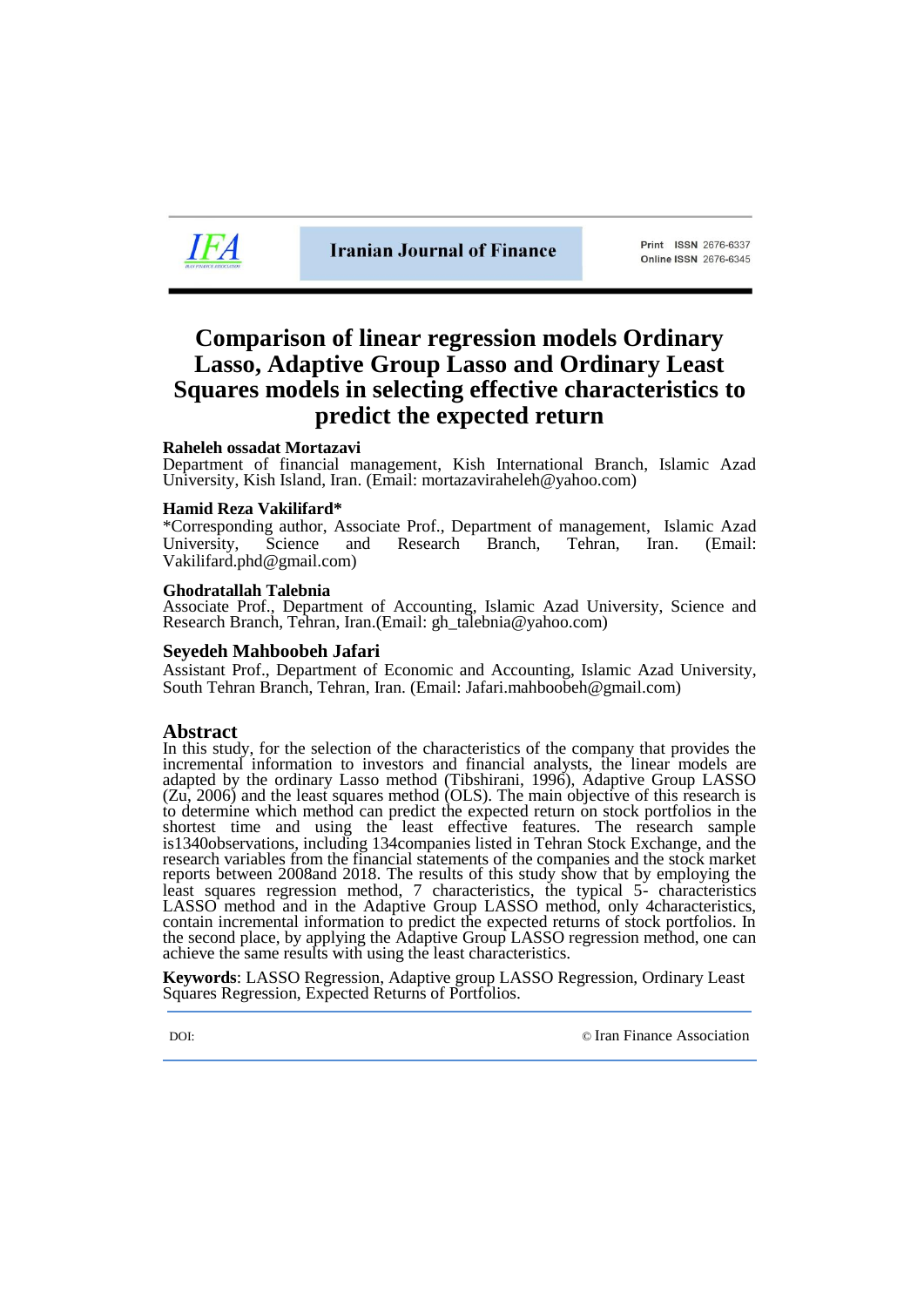## **Introduction**

Prediction of expected return on portfolio is an important criterion in investment, portfolio allocation and cross-sectional analysis. According to the importance of this issue, financial theorists have proposed and investigated many features from the past to accurately estimate expected returns. Of course, it should be borne in mind that not necessarily any variable affecting returns is capable of enhancing equity pricing models in determining expected returns. Variables as "factors" are incorporated into these models that can explain the simultaneous and joint changes in the returns of a large group of companies [31]. Efficiency models are divided into two groups of single-factor models and multi-factor models. The basic concept in the single-factor model is that all securities are affected by market fluctuations, as similar economic forces will affect most companies in the future. One-factor models include the Capital Assets Pricing Model and the market model. Gradually, the use of multi-factor models to explain stock returns replaced the single-factor model of Capital Assets Pricing Model. Since the 1980s, researchers have been trying to find a relationship between variables other than beta to predict stock returns and have achieved some success, including the ability to measure earnings per share (BASU, 1977), firm size variable (Benz, 1981), book value to stock market value (Rosenberg et al., 1985), past stock returns (De Bonnet &Thaler, 1985), leverage (Behandari, 1988), profitability (Hagen & Baker 1996). Many studies have been done to describe the cross-section of expected returns. In some studies, such as Rubinstein(1976), Lucas (1978) and Brindle (1979), fewer variables and in some, such as Harvey (2016), examined hundreds of articles and features that had greater predictive power for the expected cross-section of returns. [26] Which of these factors and characteristics have the greatest impact on predicting returns and providing incremental information to the researcher and investor is importance of these studies.

Although these models have very valuable applications, they are not capable of answering Cochran's (2011) question as to: Which characteristics really provide "independent information about average return?Researchers typically use two methods to identify predictors of performance: 1- portfolio sorts based on one or more characteristics (including: beta, company size, book value to market value, etc.) 2- linear regression in spirit of Fama and Macbeth (1973).According to Cochran (2011), with regard to the introduction and evaluation of new characteristics, different methods should be used to identify and rank effective features in predicting expected returns [13].

Various studies have been done on the characteristics and factors affecting the expected return on stocks of listed companies in Tehran Stock Exchange, while the results of these studies indicate differences and even contradictions of the findings of these studies. The purpose of the present study is to determine which of the linear regression methods including ordinary Lasso, adaptive group Lasso and ordinary least squares methods in the least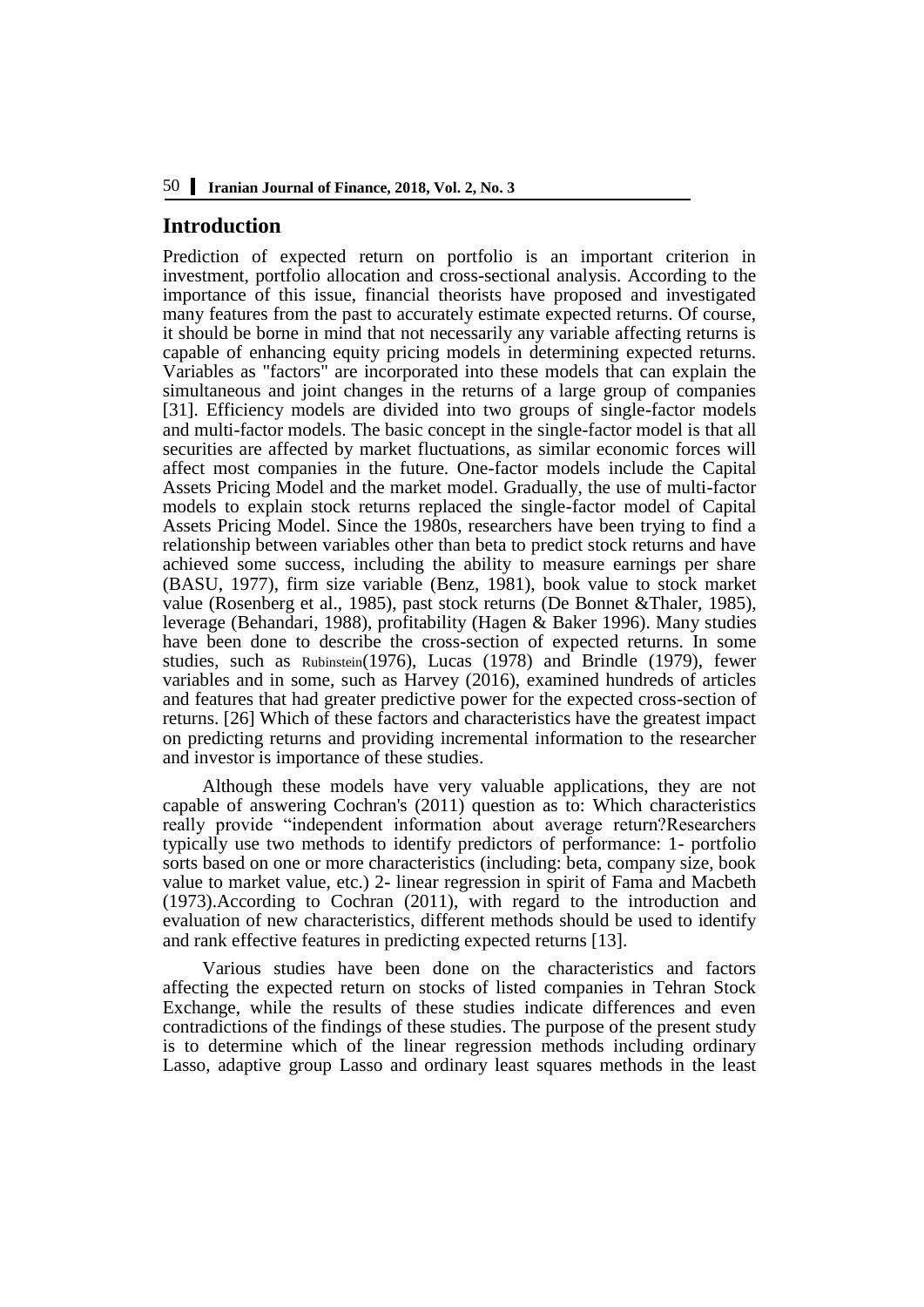time and using least characteristics provide incremental information to predict expected returns.

## **Literature Review**

Factor models state that stock or portfolio returns are influenced by various factors, thereby estimating expected returns. Since the introduction of the beta factor or characteristic in the one-asset pricing model, so far many features have been presented and studied by financial researchers. As a result, given the enormous volume of financial data being produced and the large amount of observations, variables, time, and cost involved in analyzing it, it seems necessary to simplify the issues in data analysis and research. In other words, we can get better results with fewer variables. Lasso's regression is useful in linear multivariate analyses. Using Lasso regression, we try to provide a suitable method for modeling the response variable based on the least and of course the most appropriate number of independent variables. This method seeks to isolate more appropriate variables than other variables and provide a simpler model.

In the empirical test of the capital asset pricing model, Fisher et al. (1974) observed a linear relationship between portfolio returns and their beta. They studied the stock price trend of New York Stock Exchange companies. The study found that the relationship between risk and return is linear [19]. Fama and French (1992) summarize the findings of previous empirical studies using the Fama and Macbeth cross-sectional regression method, the relationship between beta variables, firm size, book-to-market ratio, financial leverage, and profit-to-price ratio with expected returns. Studied the stocks in the US capital market and concluded that systematic risk (beta) did not have the power to explain the difference in stock returns during the period 1963–1990, and of the variables studied, two variables were "firm size" and "book value to market valueratio" is better able to explain the average return on equity [17].

Busart and Hillin (1999) implemented models to predict excessstock returns based on international data to determine the best predictor variables (such as price-to-earnings ratio, dividends, and short-term interest rates) of excess stock returns. Taken together, they concluded that excess stock returns could be predicted, as well as evidence that out-of-sample predictive ability was zero.

Olsen and Mossman (2003) investigated the prediction of stock returns by using financial ratios. In this study, neural networks model and ordinary least squares method were used to predict stock returns. The results showed that the neural network method hasmore acceptable results than other prediction methods and the prediction error was significantly reduced [38].

Avramov and Cordia (2006) examined Capital Asset Pricing Models, Consumer Capital Asset Pricing, Fama& French, Fama& French plus Pastor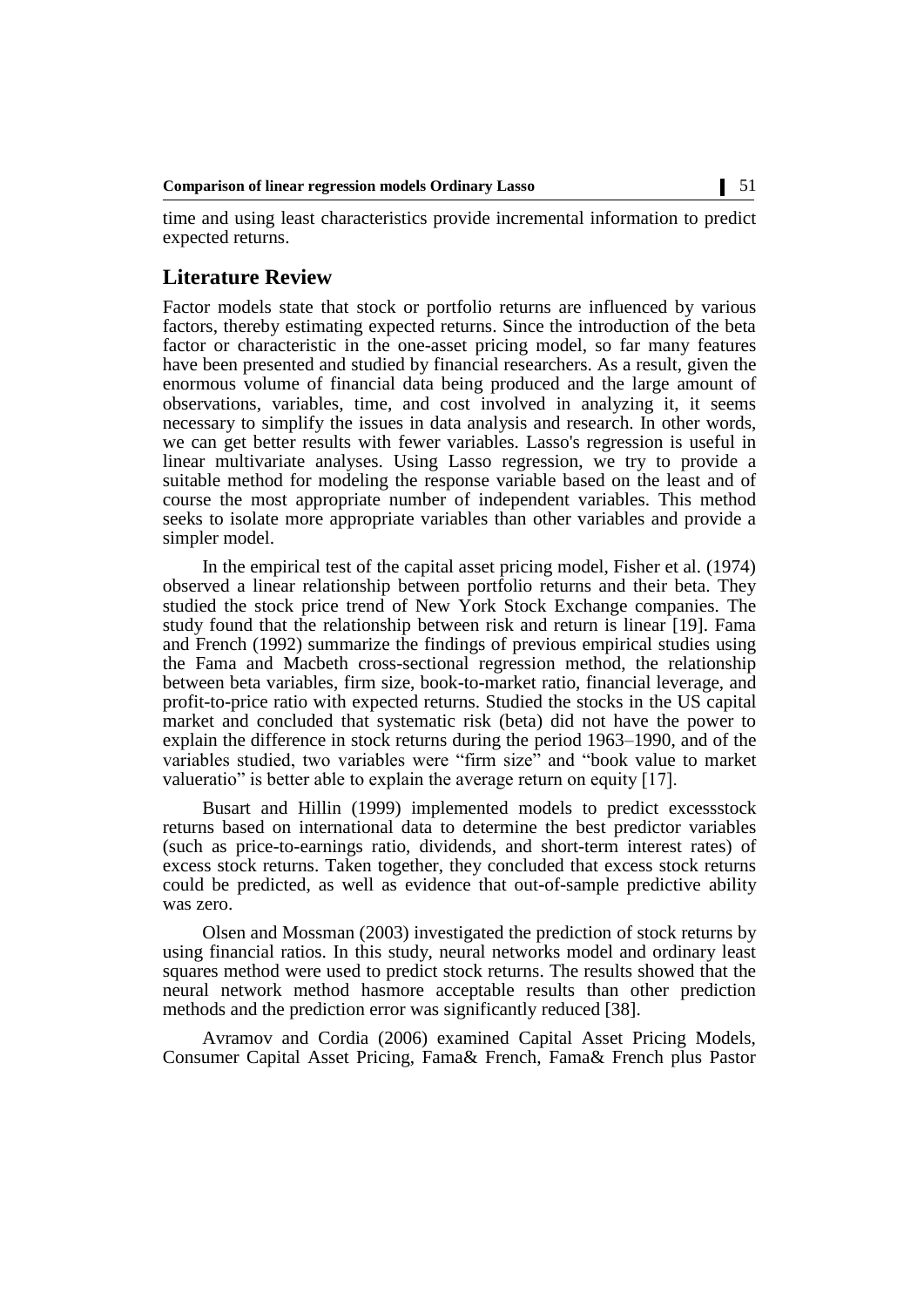and Stamburg's Liquidity Risk, Fama& French plus the winner and loser factors and the Jonathan and Wang model to explain some of the turmoil on the New York Stock Exchange, Nasdaq and Amex. They argued that multi-factor models whose beta changes over time better explain the effects of disruptions such as the size and book value to market value ratio [2].

In an article entitled "Selecting a Portfolio Based on a Financial Strength Index Using Data Coverage Analysis", Edirising and Zhang (2008) used a series of financial ratios to estimate firms' financial strength and correlate these metrics with actual stock returns. The financial ratios used in this study fall into six categories that include profitability measures (including return, capital, return on assets, net profit margin and earnings per share), operating efficiency<br>measures (including accounts receivable, inventory turnover, asset measures (including accounts receivable, inventory turnover, turnover),liquidity measures (including current ratio, quick ratio, debt-to-equity ratio), leverage measures (including leverage ratio, total debt-to-asset ratio, total debt-to-equity ratio), corporate vision criteria (including price-to-equity ratio),revenue and the ratio of market value to book value and growth metrics (including earnings growth rate, net profit growth rate and earnings growth per share rate) [16].

Lee, Eric, and Wang (2011), in a study called "Assessing Implicit Cost Estimates", estimated expected returns through seven different methods and compared them with expected returns based on beta. This study considers expected beta-based returns equal to the returns from capital asset pricing, Fama and French three-factor models and four-factor models. The results show that actual returns are not a good indicator for predicting expected returns, and the estimates of each of the models under study in this study are more accurate than the beta-based estimates.

Elliott et al in their research (2013) proposed a new model based on combining linear predictions based on subset regressions to predict additional stock returns. The results of this study show that combinations of subset regressions can lead to higher accuracy of predictions than ordinary methods and predictions based on equal weights.

Uddin et al in their study (2013) used regression analysis to examine the factors influencing stock price in the Dhaka Stock Exchange. The empirical results of this study indicate that the earnings per share, net asset value, net profit after tax and price to income ratios are the most important variables affecting the stock price in the country [49].

According to Lewellen's (2015), the study of cross-sectional forecasts of return on assets using Fama Macbeth regression, especially in the short run, estimates the expected return better. These predictions simulate how an investor in fact combines multiple characteristics of a company to obtain an estimate of the expected return on equity. Lewellenet al. (2015) jointly studied the predictive power of fifteen characteristics and found that only a few of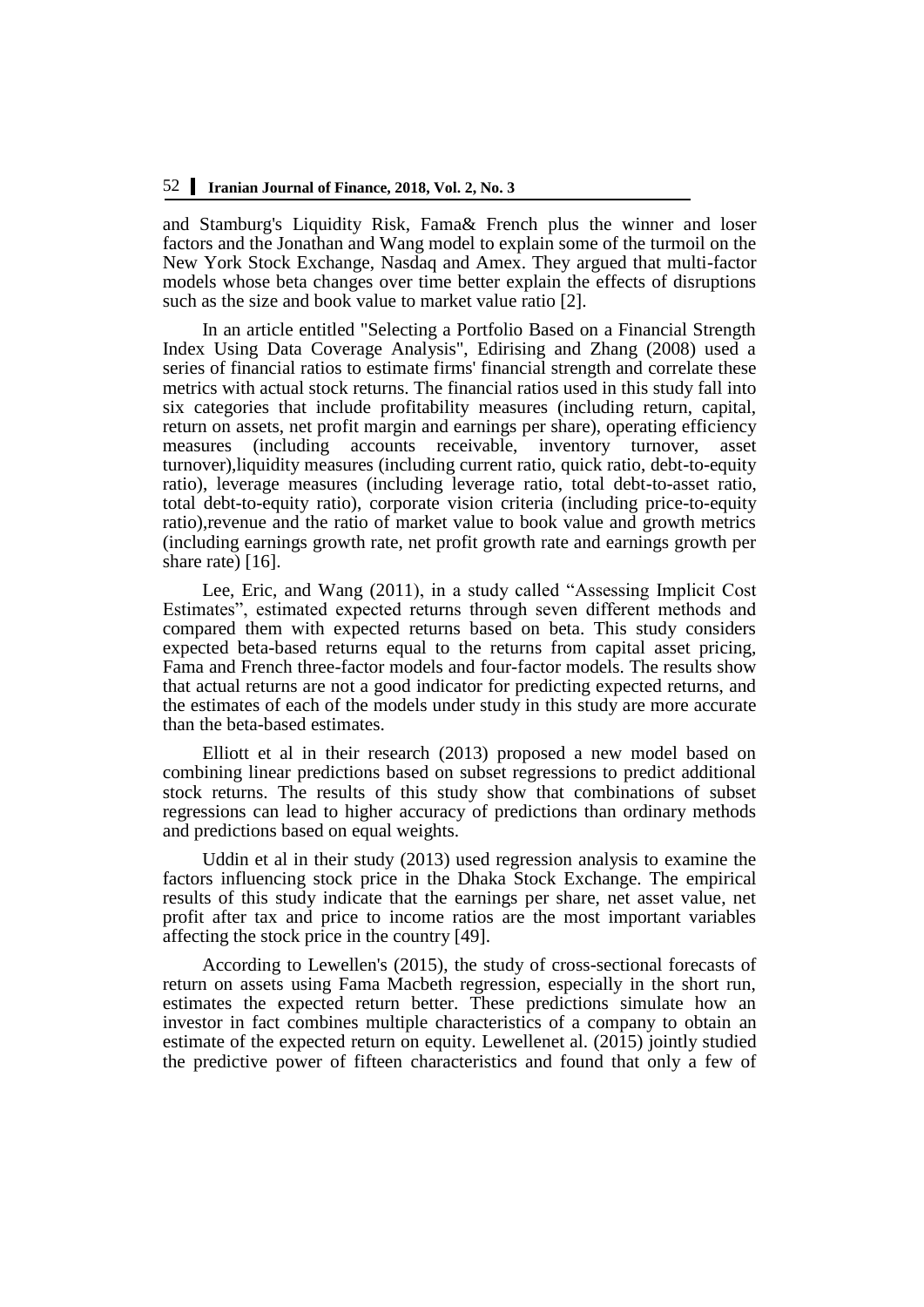them are important predictors of expected cross-sectional returns [32].

Green et al. (2016) validated Lewellen'sresults for more features and fewer samples in 1980 and confirmed his main result [24].Chinco, Clark, and Ye (2015) considered unreachable conditions in Menschauen and Buhlmann's (2006) research to achieve fixed model selection in one-step Lasso. They applied a linear model to predict high repeatability returns using past earnings of their respective stocks and found that their model increases the predictive capability of ordinary least squares [11].

Recent applications of Lasso methods in finance have been by Huang and Shay (2016). They used anadaptive group LASSO in a linear model and applied macro factors to test for determinants of bond risk premia [28].Brizgalova (2016) noted in a study of "incorrect factors in linear asset pricing models" that poor identification in linear operating models can lead to overestimation of significant cross-sectional risk factors. She proposed a shrinkage-based estimator todetectpossible rank deficiency in the design matrix and to identify strong asset pricing factors [10].

Giglio and Chiao (2016) proposed a three-pass regression method that combines principal component analysis and a two-stage regression to estimate consistent factor risk premia in the presence of omitted factors when the cross section of test assets is large[23].Light et al. (2016) used partial least squares to summarize the predictive power of firm characteristics for expected returns. Partial least squares summarize the predictive power of all characteristics and thus does not directly distinguish important characteristics and does not reduce the number of characteristics for predicting returns [33].

Sheari(2004) examined the role of fundamental accounting information in predicting stock returns. He used Stuart's deductive model to select accounting variables related to returns and then expanded on its constituents. The results show the predictive power of accounting information [45].Shah Nazari (2005), in a research on alternative systematic risk metrics, using multivariate regression, concluded that according to capital asset pricing model (assuming stability of other variables), beta has weak power in explaining returns. But in Fama and French multivariate models, beta has a significant relationship with returns, along with other variables [46].

Namazi and Rostami (2006) examined the relationship between financial ratios and the rate of return on listed companies in Tehran Stock Exchange and concluded that there was a significant relationship between financial ratios and the rate of return on equity [35].Zamazi (2010) investigated the relationship between cash flow-based financial ratios and equity returns in Tehran Stock Exchange. According to this study, financial ratios (current debt coverage power ratio, interest coverage power ratio, cash flow per share and price-toequity ratio) were studied. Cash flows per share have no significant relationship with stock returns [50].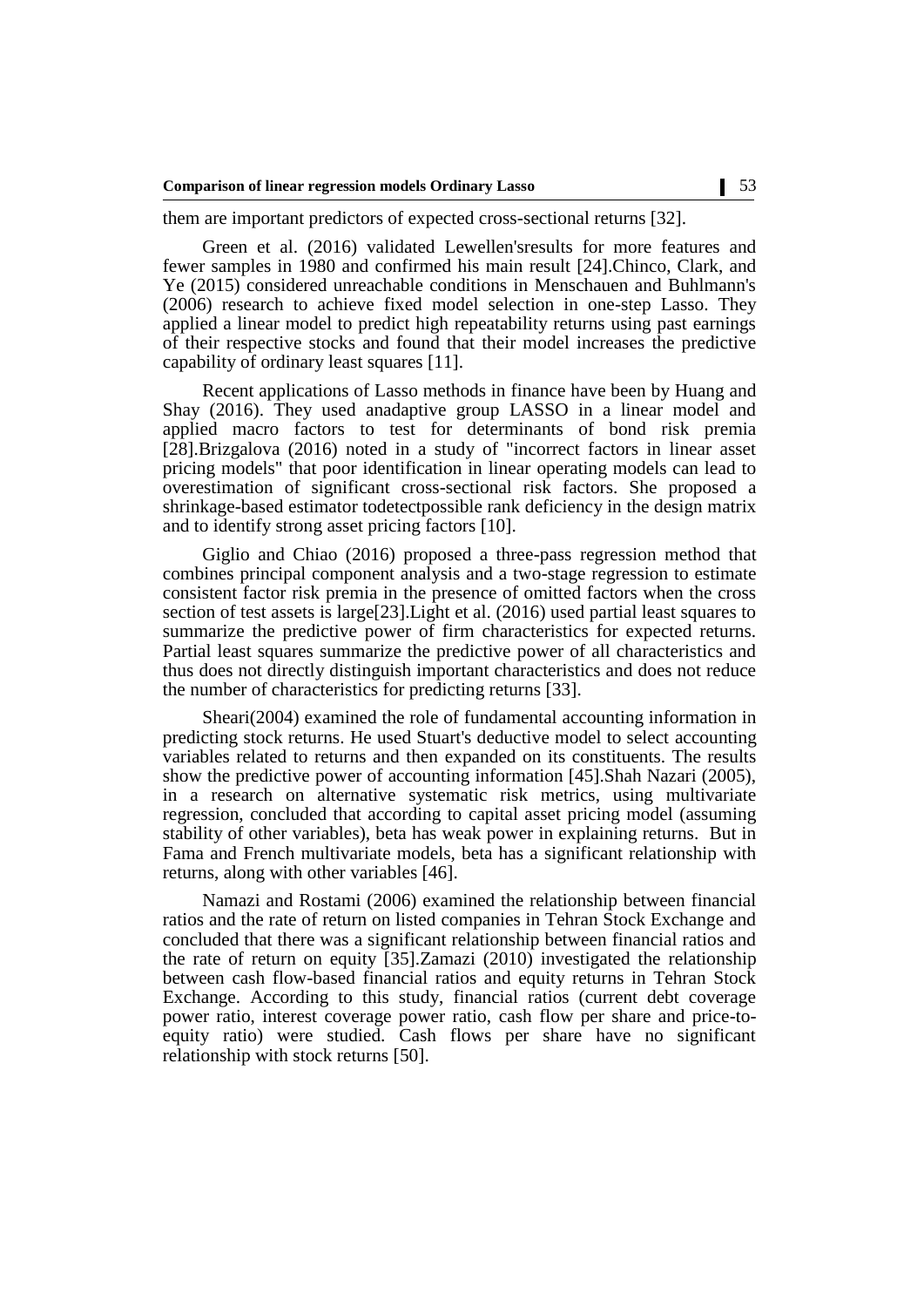## 54 **Iranian Journal of Finance, 2018, Vol. 2, No. 3**

Beshkooh and Afshari(2012) evaluate the factors affecting the stock market by using hierarchical analysis. The results of this study show that stock price, dividend, earnings per share, company management, operating profit ratio, technology, price to earnings ratio, company size, economic value added and systematic risk have higher share and weight than other variables are influencing the stock market [7].Janani et al. (2012) in a research using TOPSIS technique investigate factors affecting portfolio selection in Tehran Stock Exchange over a five year period. The findings of this study indicate that the variables of dividend ratio, systematic risk, volume of transactions, and price-to-earnings ratio are influential variables in portfolio selection.[29]

Pourzamani and Ali Bashiri (2013) examined the performance of the four-factor Carhart model for predicting expected returns by dividing growth and value stocks. In his research by using multivariate regression and paired ttest, he found that stocks were more profitable in emerging markets in Iran [42].

## **Research methodology**

Past studies suggest that many characteristics and factors have been used to predict expected returns. By examining the theoretical foundations and background of the study, it can be seen that financial theorists have failed to answer which of the firm's characteristics provide more useful and effective information for predicting the expected return on the portfolio for financial analysts and investors. In this study, based on past studies on corporate characteristics and their impact on predicting expected returns, 36 features were used to design the model. The following model is the conceptual and theoretical model of research.

In order to calculate the portfolio's incremental return (independent variable), portfolio returns were compared with the Tehran Stock Exchange's TEDPIX Index.

The return on investment of a portfolio that performs better than a benchmark or index with a similar level of risk is called excess return. This return is widely used to measure the surplus value created by the portfolio or investment manager, or to measure the ability of management to overcome the market. Another name is Alpha Excess Returns.

- The following equation is used to calculate the excess return:

ER (Excess Retrn) =  $R_{it} - R_{mt}$  (1)

- The following equation is used to calculate  $R_{it}$  stock returns: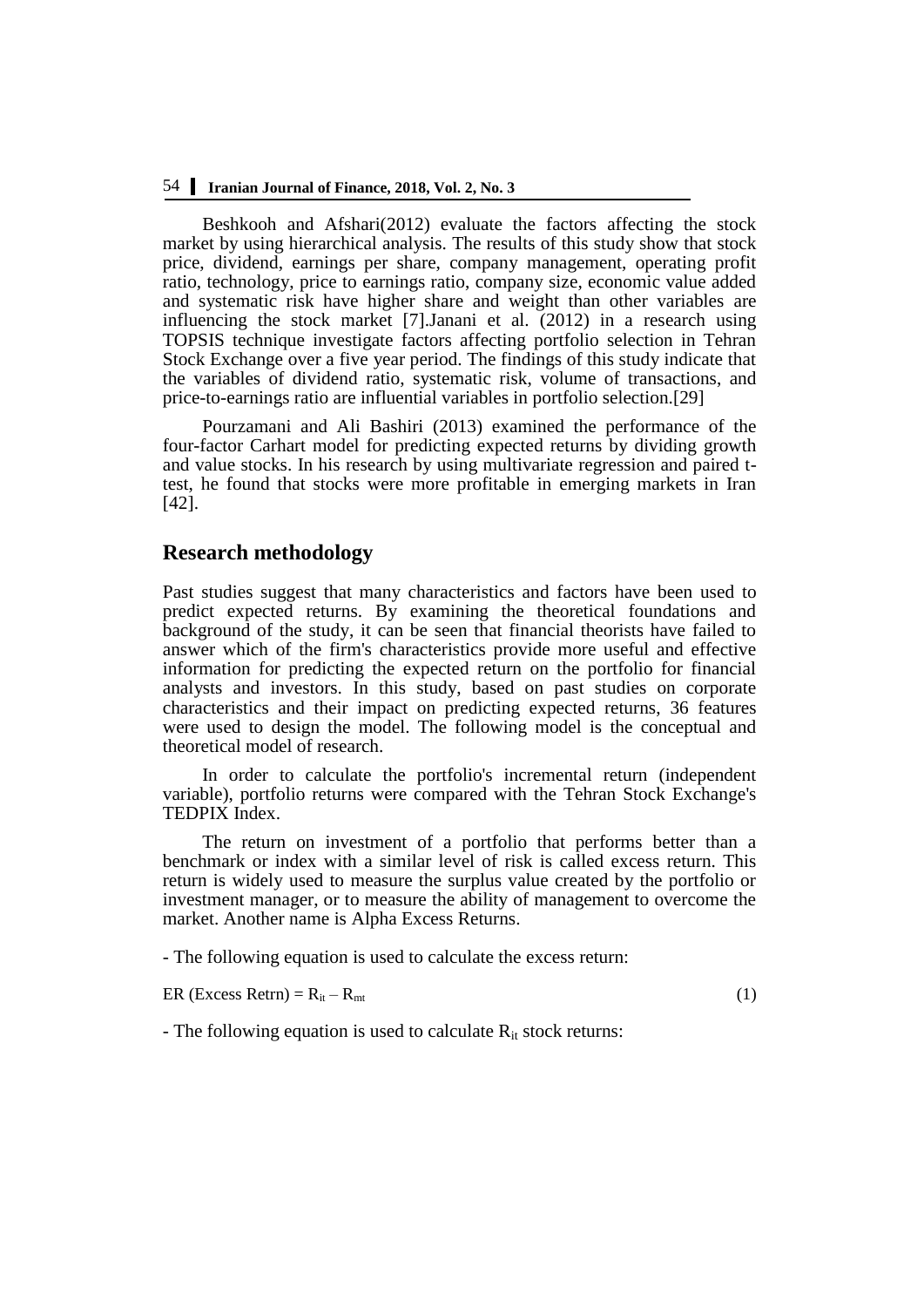**Comparison of linear regression models Ordinary Lasso** 55

$$
R_{tt} = \frac{(1+a+\beta)P_1 - P_0 - 1000\beta}{P_0} \times 100
$$

 $R_{it}$ : The actual return of company i in period t

P1: Stock prices at end of period (2)

P0: Stock prices at the beginning of the period

- The percentage of total capital increase from the place of reserves and accumulated profits

Percentage of capital increase from cash and receivables

The nominal price per share of stock companies is 1000 Rials

The following equation is used to calculate the  $R_{mt}$  TEDPIX index return:

$$
R_{\rm int} = \frac{P_{\rm 1} - P_{\rm 0}}{P_{\rm 0}} \times 100
$$

Rmt: Total index returns in period t P1: Market index at the end of the period (3) P0: Market index at the beginning of the period

The independent variables that comprise the 36 characteristics that influence return prediction are described in Table 1.

| $\Omega$ | Featurs                              | Abbreviation                                                      | calculation method                                                                                       | Studied by                                |
|----------|--------------------------------------|-------------------------------------------------------------------|----------------------------------------------------------------------------------------------------------|-------------------------------------------|
|          | Returns 2 to 1<br>month ago          | $r2-1$                                                            | Short-term reverse investment,<br>returns a month earlier                                                | Jegadeesh(1990)[30]                       |
|          | Returns 12 to<br>2 months ago        | $r12-2$                                                           | Total returns from 12 months to 2<br>months beforethe return<br>prediction                               | Fama& French(1996)[18]                    |
|          | Returns 12 to<br>7 months ago        | $r12-7$                                                           | Total Returns 12 months to 7<br>months before the return<br>prediction                                   | Novy-Marx(2012)[38]                       |
|          | Returns 36 to<br>13 months ago       | $r36-13$                                                          | Long-term reverse investment,<br>Total Returns 36 months to 13<br>months before the return<br>prediction | De.<br>Bondt&Thaler(1985)[15]             |
|          | Investment<br>(asset growth<br>rate) | Percentage of annual growth rate<br>investment<br>of total assets |                                                                                                          | Cooper,<br>Gulen $&$ Schill $(2008)$ [14] |
|          | Change in<br>property, plant         | PI <sub>2</sub> A                                                 | Changes in property, machinery,<br>equipment and inventory on                                            | Liandrs, Sun &<br>Zhang(2008)[35]         |

| Table 1. describes the independent variables used in the research |  |  |  |
|-------------------------------------------------------------------|--|--|--|
|-------------------------------------------------------------------|--|--|--|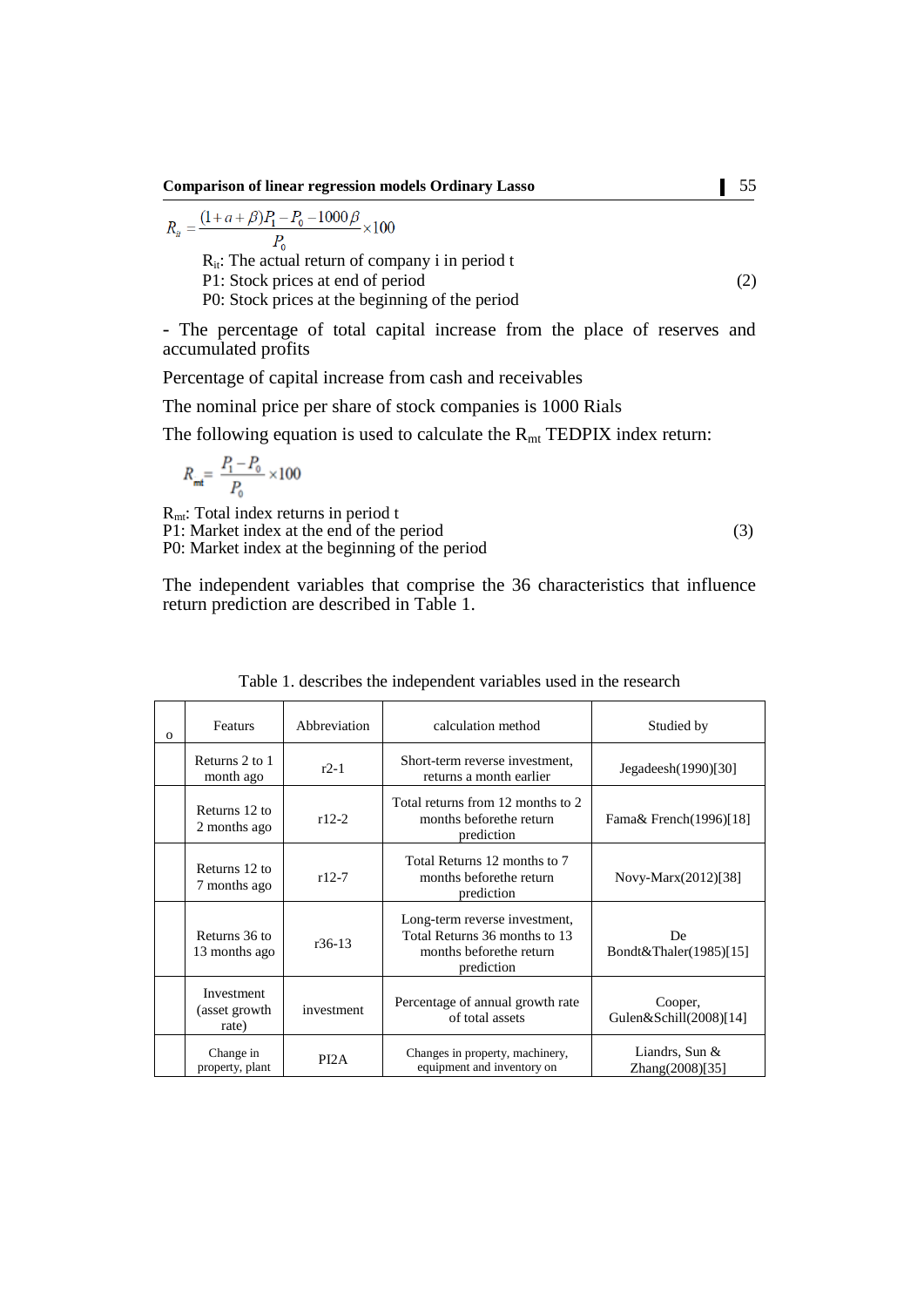|                | and equipment                             |                  | totalassets                                                                                                                                                                                             |                                                 |
|----------------|-------------------------------------------|------------------|---------------------------------------------------------------------------------------------------------------------------------------------------------------------------------------------------------|-------------------------------------------------|
|                | Percentage<br>change in<br>stock          | Shrout           | Percentage change in published<br>shares                                                                                                                                                                | Pontif&<br>Woodgate(2008)[41]                   |
|                | Changes of<br>the book value<br>of equity | <b>CEQ</b>       | Richardson et al.(2005)[44]                                                                                                                                                                             |                                                 |
|                | Sales to cash                             | S <sub>2</sub> C | Net sales to total cash and short-<br>term investments                                                                                                                                                  | Ou& Penman(1989)[40]                            |
| $\overline{0}$ | Circulation of<br>capital                 | <b>CTO</b>       | Net sales to total assets                                                                                                                                                                               | Haugen & Baker(1996)[27]                        |
| 1              | Earnings per<br>share                     | <b>EPS</b>       | The proportion of pre-invoiced<br>earnings to published shares                                                                                                                                          | Basu(1983)[6]                                   |
| 2              | Marginal<br>profit                        | <b>PCM</b>       | The result of the difference<br>between the net sales and cost of<br>goods sold divided by net sales                                                                                                    | <b>Bustamante</b><br>&Donangelo(2016)           |
| 3              | profit margin                             | <b>PM</b>        | Operating profit after depreciation<br>on sales                                                                                                                                                         | Soliman(2008)[48]                               |
| $\overline{4}$ | Profitability                             | <b>PROF</b>      | Gross profits divided by book<br>value of equity                                                                                                                                                        | Ball, Gerakos,<br>Linnainmaa&Nikolaev(201<br>5) |
| 5              | Asset turnover                            | <b>SAT</b>       | The ratio of sales to assets                                                                                                                                                                            | Soliman(2008)[48]                               |
| 6              | Asset returns                             | <b>ROA</b>       | Profit before extraordinaryitems<br>to total assets.                                                                                                                                                    | Balakrishnan,<br>Bartov&Faurel(2010)[3]         |
| 7              | Return on<br>equity                       | <b>ROE</b>       | Income before extraordinary<br>items to the book value of equity                                                                                                                                        | Haunge& Baker(1996)[22]                         |
| 8              | Absolute<br>operational<br>Accrual        | AOA              | Absolute of Changes in noncash<br>working capital<br>minusdepreciation scaled by total<br>assets                                                                                                        | Badyopadhyay, Huang<br>&Wirjanto(2010)[5]       |
| 9              | Operational<br>leverage                   | OL               | Total cost and sales,<br>general and administrative<br>expenses on total assets                                                                                                                         | Novy-Marx(2011)[37]                             |
| $\overline{0}$ | Tangibility                               | Tan              | 0.715% of total receivable<br>accounts plus 0.546% of goods<br>inventories plus 0.535% of<br>property, machinery and<br>equipment ,plus cash and short-<br>term investments divided by total<br>assets. | Hahn & Lee(2009)[25]                            |
| 1              | Operational<br>Accruals                   | <b>OA</b>        | Changes in noncash working<br>capital minus depreciation scaled<br>by total assets                                                                                                                      | Sloan(1996)[49]                                 |

# 56 **Iranian Journal of Finance, 2018, Vol. 2, No. 3**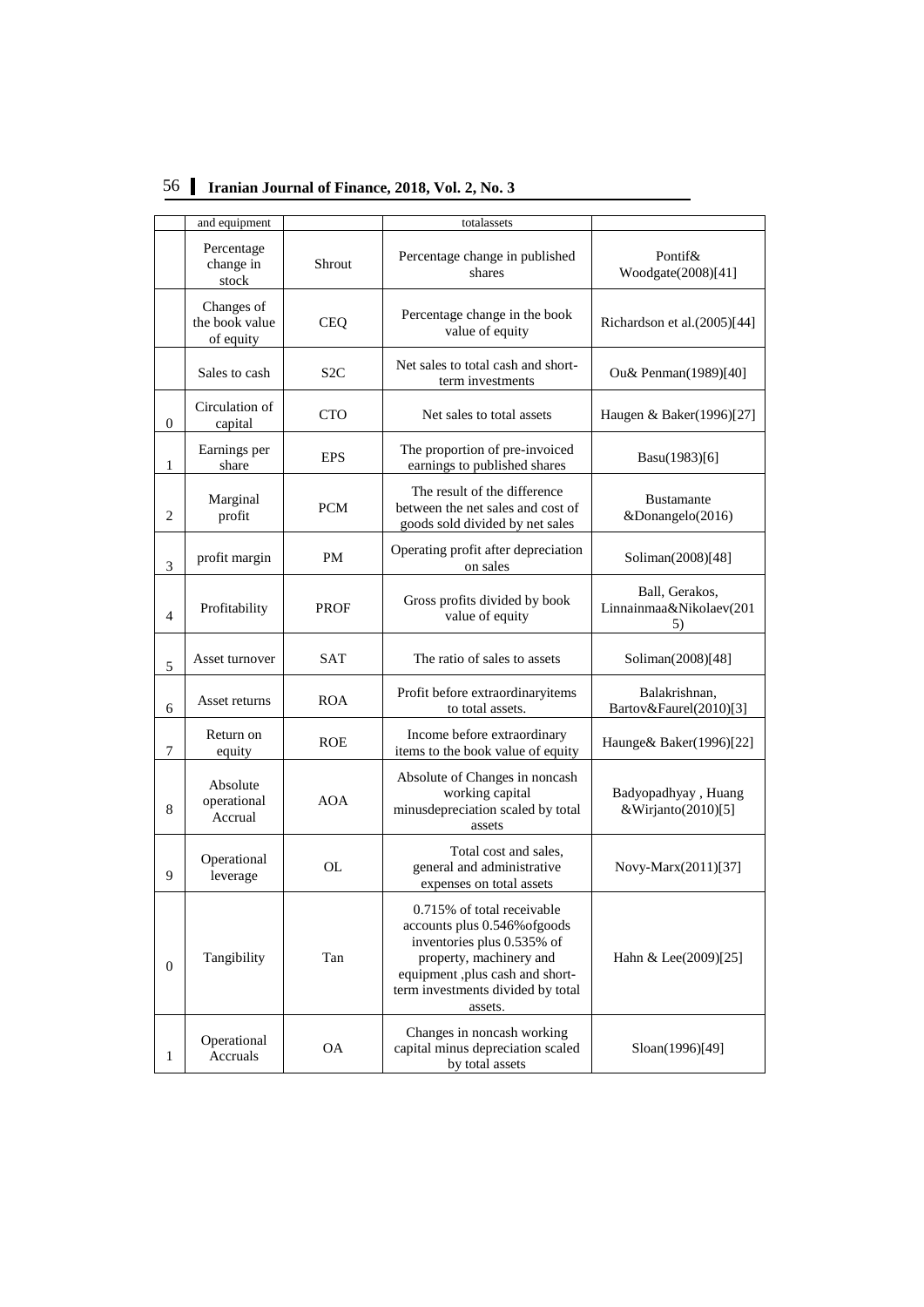**Comparison of linear regression models Ordinary Lasso** 57

| $\overline{2}$   | Assets to<br>market<br>investment            | A2ME             | Total assets on market<br>investments at the beginning of<br>the period                                                                                                                                      | Bhandari(1988)[8]                                                     |
|------------------|----------------------------------------------|------------------|--------------------------------------------------------------------------------------------------------------------------------------------------------------------------------------------------------------|-----------------------------------------------------------------------|
| 3                | book value to<br><b>BEME</b><br>market value |                  | The book value of equity is equal<br>to the total assets minus total<br>debt. The value of the equity<br>market is multiplied by the<br>number of shares published at the<br>. 'market price per share in t- | Rosenberf, Reid&Lanstein(<br>1985) & Davis, Fama&<br>French(2000)[45] |
| $\overline{4}$   | Cash ratio                                   | $\mathsf{C}$     | The ratio of cash and short-term<br>investments to total assets.                                                                                                                                             | Palazzo (2012)[42]                                                    |
| 5                | cash to<br>the price                         | C2D              | The ratio of income and expense<br>items and depreciation of tangible<br>and intangible assets to total debt.                                                                                                |                                                                       |
| 6                | profit to price                              | E <sub>2</sub> P | Ratio of income before<br>extraordinary items to the market<br>capitalization at t-1                                                                                                                         | Basu(1983)[6]                                                         |
| $\overline{7}$   | Annual sales<br>growth rate                  | Sales-G          | Annual percentage sales growth<br>rate                                                                                                                                                                       | Lakonishok,<br>Shleifer, & Vishny (1994)[31                           |
| 8                | Tobin Q                                      | Q                | Equity market value minus cash<br>and short-term investments minus<br>deferred taxes scaled to total<br>assets.                                                                                              |                                                                       |
| 9                | Sales to the<br>price                        | S2P              | Net sales ratio to market<br>investment.                                                                                                                                                                     | Lewellen (2015)[33]                                                   |
| $\boldsymbol{0}$ | <b>Total</b> assets                          | AT               | Total balance sheet assets                                                                                                                                                                                   | Gandhi &Lustig(2015)[21]                                              |
| 1                | Total<br>fluctuations                        | <b>Total Vol</b> | Standard deviation of excess<br>returns                                                                                                                                                                      | Ang, Hodrick, Xing &<br>Zhang(2006)[1]                                |
| $\mathbf{2}$     | SD of daily<br>trading<br>volume             | Std-Volume       | Standard deviation of daily<br>trading volume                                                                                                                                                                | Chordia,<br>Subrahmanyam&Anshuma<br>n(2001)[12]                       |
| 3                | Maximum<br>daily return                      | Ret-Max          | Highest daily returns in previous<br>month                                                                                                                                                                   | Bali, Cakici, &<br>Whitelaw(2011)[4]                                  |
| $\overline{4}$   | Beta                                         | Beta             | Covariance between stock returns<br>and market returns divided by<br>market return variances                                                                                                                 | Frazzini& Pedersen<br>(2014)[20]                                      |
| 5                | The price to<br>the highest<br>price         | R - H price      | The ratio of the highest price last<br>month to the highest price of the<br>year                                                                                                                             | George &<br>Hwang(2004)[22]                                           |
| 6                | Leverage                                     | <b>LEVG</b>      | Debt to Total Debt and Equity                                                                                                                                                                                | Lewellen $(2015)[33]$                                                 |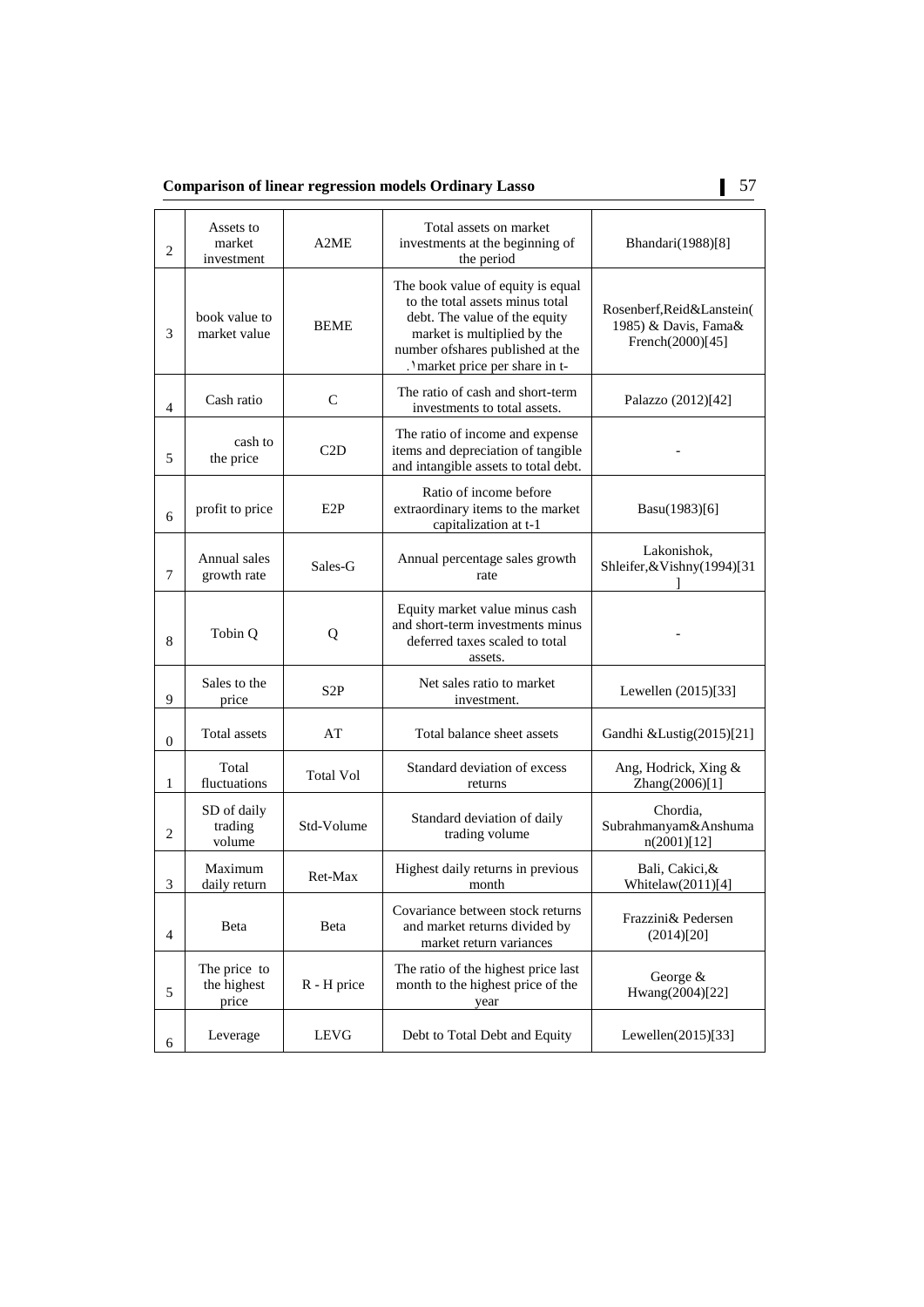The subject area of this research is investment management, portfolio analysis and portfoliomanagement. The sample period of the research is a tenyear period between 2008 and 2018. The data of the research includes companies listed on the Tehran Stock Exchange.

In this study, the listed companies in Tehran Stock Exchange were selected as the statistical population. Required information was extracted from financial statements and other information such as prices, indices and returns, etc. were extractedfrom websites of companies listed on the stock exchange. The reason for this choice is the greater attention of investors and financial analysts to the stock market, the availability and transparency of corporate accounting information. Stock requirements for timely dissemination of accounting information have made the information environment more suitable for research. The statistical population of this research includes companies that have the following characteristics:In order to make the information comparable, their financial year may end in March. They are not part of investment, financial and credit companies and banking services. During the period under study, they have been active in the Tehran Stock Exchange and do not have a change in their financial year during the study period.

In this study, information sources are divided into two categories; the first one deals with the study of theoretical foundations, research literature, and background research using library resources, internal and external journals and databases, articles and theses. The second category is the data collection resources. Since the required information is related to the accounting items contained in the audited financial statements of the companies and the value of the shares, the required data are from the Securities and Exchange Organization Network website, the Comprehensive Publishers Information System at www.codal.ir and the Processing Center Iran Financial Information at www.fipiran.com andManually extracted CDs as well as financial information software including the Rahavard Novin. R and Excel software were used to perform the analysis. In this study, according to the type of data and the statistical analysis method available, panel data were used.

In this study, we seek to answer which of the following methods of ordinary least squares regression, ordinary Lasso regression, and adapted group Lasso regression, employing effective corporate characteristics has the best performance in predicting portfolio returns. Regression functions are widely used to establish a causal relationship between a dependent variable and independent variables. Linear regressions help to study the predictive power of expected returns based on a large number of features in common.

The application of the panel linear regression model to calculate the surplus return of the properties is as follows: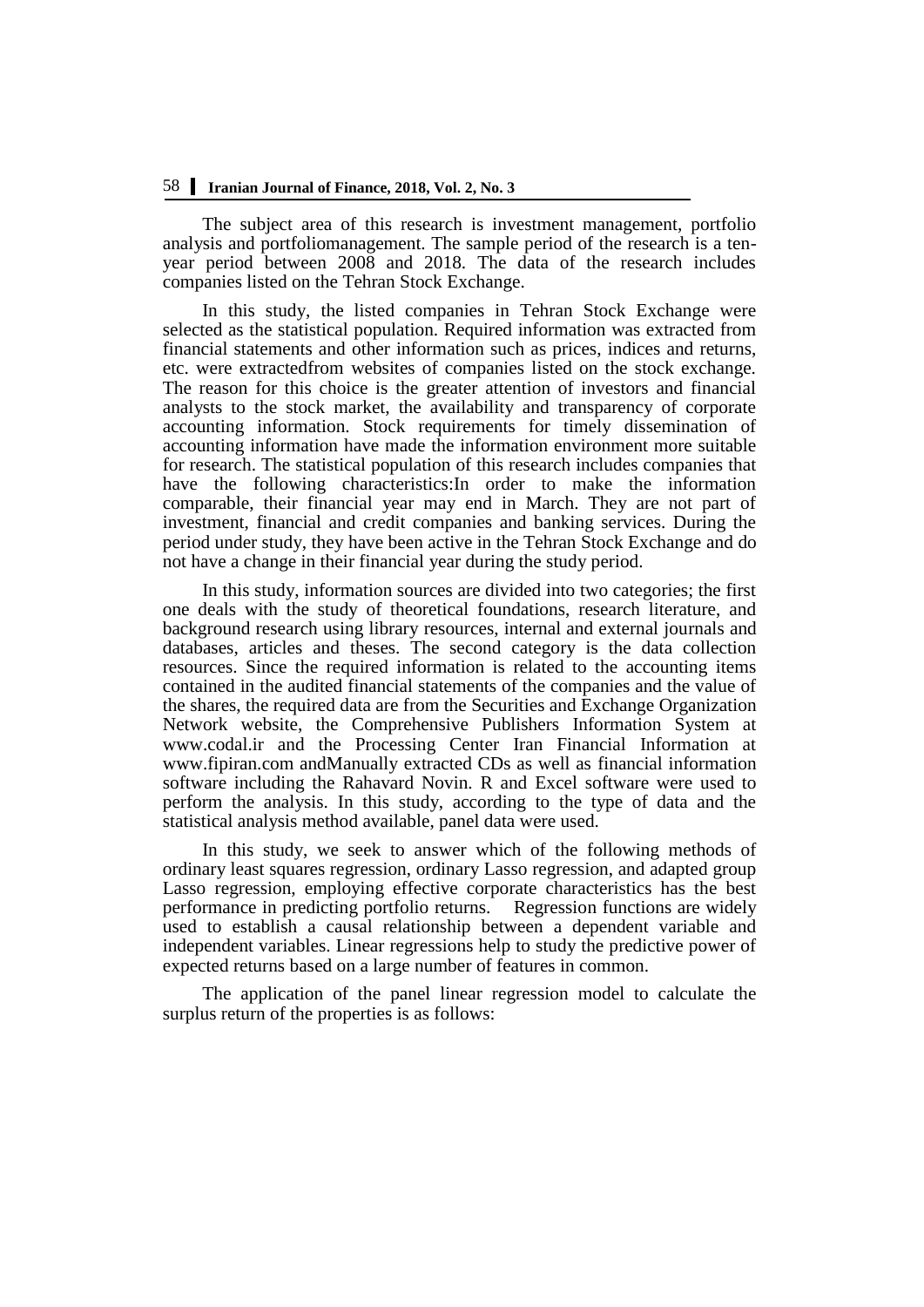$$
R_{it} = \alpha + \sum_{s=1}^{S} \beta_s C_{s, it-1} + \varepsilon_{it}.
$$

Whereas;  $(4)$ 

Rit: Excess return, C: firm's characteristics, i: Firm I, t: time, S: Number of firm's characteristics,  $\alpha \& \beta$ : Coefficients and  $\varepsilon_{it}$ : Error term

For linear regression models, the ordinary least squares method is the simplest and most common method. The original design of this method, usually illustrated by OLS, was put forward by the famous German mathematician Carl Friedrich Gus in the eighteenth century. The idea of the ordinary least squares method is to obtain the model coefficients of values that are closest to the sample regression model for the observations Y1, ..., YT. In other words, show the least deviation from the above observations. The criterion for the ordinary least squares method is that the coefficients must be estimated to minimize the sum of the squares of the residuals. The ordinary least squares method for estimating the coefficients does not require any conditions on the sentence but it is necessary to establish classical assumptions for the coefficients to be unbiased and statistical inference to be possible. The ordinary least squares method as follows;

$$
Min \qquad \sum_{t} \sum_{i} \left( R_{t} - \alpha - \sum_{s=1}^{S} \beta_{s} C_{s, s-1} \right)^{2}
$$

Whereas; (5)

Rit : Excess return, C: firm's characteristics, i: Firm I, t: time, S: Number of firm's characteristics, α & β : Coefficients and εit: Error term

Many nonparametric regression methods do not perform well when the number of independent variables is large, and the data scatter in this set causes large estimates of variance to be unacceptable, unless the sample size is extremely large. Interpretability is another nonparametric regression problem based on the kernel and smoothing of SP line estimates. The information of these estimators includes the relationship between independent and dependent variables that are often difficult to understand.

To address these problems, Stone (1985) proposed collectible models. These models estimate an increasing approximation of the multivariate regression function.The benefits of an incremental approximation are at least two:

1- Each of the collectable terms is estimated using a unique variable filter.

2-The unique criteria explain how the dependent variable is estimated with the independent variables.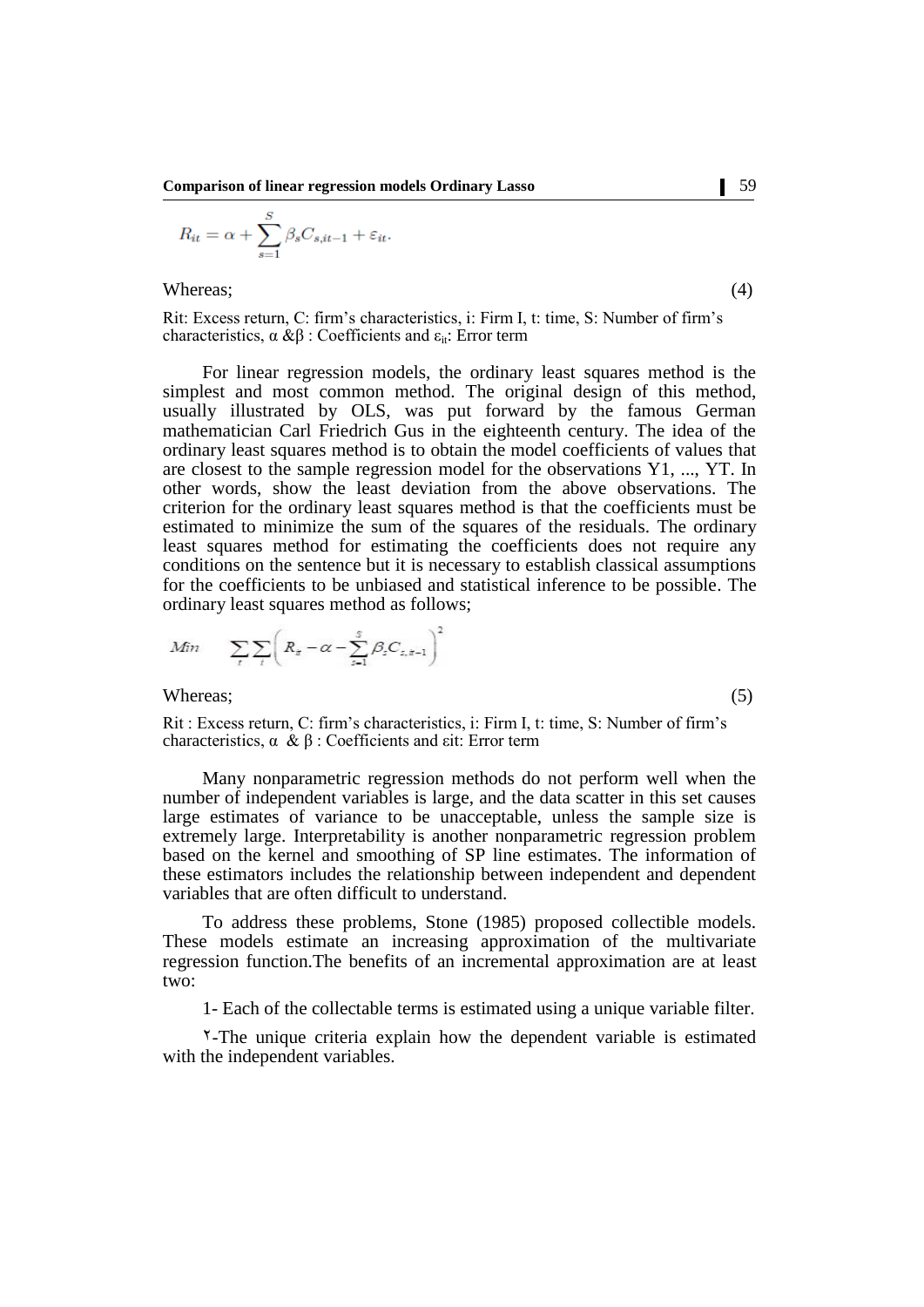In the development of the collectivist model toward a field of distributed families, Hosti and Tibshirani (1990) proposed generalized collectivist models. These models are able to relate the mean of the dependent variable to a summing device via a linear function.While there is a huge amount of data being produced in today's world, researching and analyzing such a large volume of observations, variables, costs a great deal of time and money. So simplifying the issues that appear to be complex is essential in analyzing data. In other words, the results of a better analysis can be obtained with fewer variables. Lasso's regression is useful in linear multivariate analyzes. Using Lasso regression, we try to provide a suitable method for modeling the response variable based on the least and of course the most appropriate number of independent variables. This method seeks to isolate more appropriate variables than other variables and provide a simpler model.

The ordinary Lasso regression method is used for model selection (variable) and parameter estimation simultaneously in regression models. In this method, in order to estimate the  $\beta$  regression coefficients, the sum of the second power residuals with a finite term is minimized, which states that the absolute sum of the coefficients is less than a fixed value. The main feature of the Lasso method is the creation of a thin scattered basket, which means that in selecting the optimal basket it considers a number of assets and excludes the rest of the assets, sets the weights to zero. This method removes those assets that are highly correlated with each other. The objective of LASSO is to solve,

$$
Min \sum_{t} \sum_{i} \left( R_{it} - \alpha - \sum_{s=1}^{S} \beta_{s} C_{s, it-1} \right)^{2} \quad subject to \sum_{s=1}^{S} |\beta_{s}| \leq t
$$
\n
$$
\text{Whereas;} \tag{6}
$$

Rit : Excess return, C: firm's characteristics, i: Firm I, t: time, S: Number of firm's characteristics,  $\alpha$  &  $\beta$  : Coefficients

The ordinary Lasso method assumes the same control parameter for each regression coefficient or, in other words, the same amount of contraction for each regression coefficient, which results the biased estimates and thus the estimators are ineffective and inefficient. For this reason, Zhou (2006) proposed an adaptive Lasso regression method using different control parameters for different regression coefficients with the following objective function:

$$
Min \qquad \sum_{t} \sum_{i} \left( R_{t} - \alpha - \sum_{s=1}^{S} \beta_{s} C_{s,t-1} \right)^{2} \quad subject \ to \ \sum_{s=1}^{S} w_{s} \left| \beta_{s} \right| \leq t
$$

Whereas; (7)

Rit : Excess return, C: firm's characteristics, i: Firm I, t: time, S: Number of firm's characteristics,  $\alpha \& \beta$ : Coefficients and w: weight vector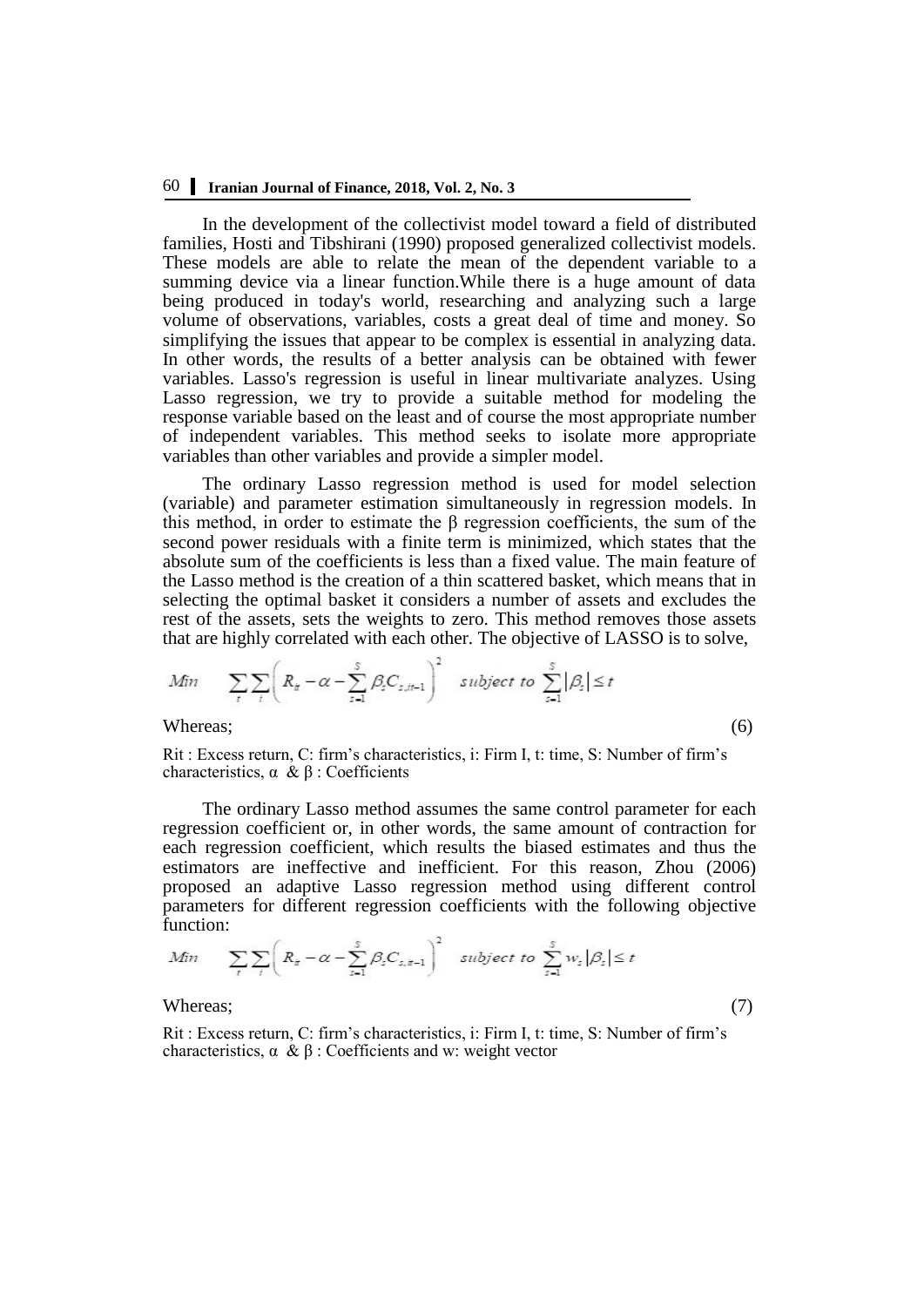In this method, more contraction value is used for the coefficients zero and less contraction value is used for non-zero coefficients, so it is more efficient in estimating the effective parameters and selecting descriptive variables than the ordinary Lasso method.

## **Research findings**

Among the many characteristics used in different pricing and stock return models, 36 characteristics (Table 2-5) were selected for this study. Then, using ordinary Lasso methods, adaptive group Lasso and ordinary least squares method, the selection and identification of factors that provide incremental information for predicting cross-section of expected stock returns is studied. In order to avoid bias in results and uniformity, it is essential that the information of each company be available for a period of ten years. The study period is from 2008 to 2018. Finally, the data of 134 companies listed in Tehran Stock Exchange were used and 1340 observations were analyzed.

The characteristics which are used in this study are detailed in table2.

|                | code              | <b>Mean</b> | stad.dev    | q25     | Med     | q75       |
|----------------|-------------------|-------------|-------------|---------|---------|-----------|
|                | $r2_1$            | 0.0172      | 0.2085      | $-0.06$ |         | 0.06      |
|                | $r12_2$           | 0.2627      | 0.8407      | $-0.16$ | 0.075   | 0.44      |
|                | $r12_7$           | 0.1492      | 0.6569      | $-0.14$ | 0.02    | 0.28      |
|                | $r36_13$          | 0.579       | 1.4683      | $-0.07$ | 0.35    | 0.96      |
|                | investment        | 0.168       | 0.2623      | 0.01    | 0.11    | 0.25      |
|                | PI <sub>2</sub> A | 0.0434      | 0.1245      | $-0.02$ | 0.03    | 0.09      |
|                | Shrout            | 0.3872      | 1.0647      | $-0.15$ | 0.07    | 0.5225    |
|                | <b>CEQ</b>        | 0.1265      | 2.4327      | $-0.03$ | 0.1     | 0.3       |
|                | S <sub>2</sub> C  | 51.074      | 115.2998    | 9.49    | 20.63   | 46.765    |
| $\mathbf{0}$   | <b>CTO</b>        | 0.9124      | 0.714       | 0.53    | 0.77    | 1.06      |
| 1              | <b>EPS</b>        | 863.9349    | 1362.7496   | 150.89  | 509.145 | 1196.1175 |
| $\overline{2}$ | <b>PCM</b>        | 0.3089      | 0.2494      | 0.15    | 0.27    | 0.41      |
| 3              | <b>PM</b>         | 5.3914      | 83.172<br>5 | 0.07    | 0.18    | 0.33      |

Table 2. Descriptive statistics of 36 independent variables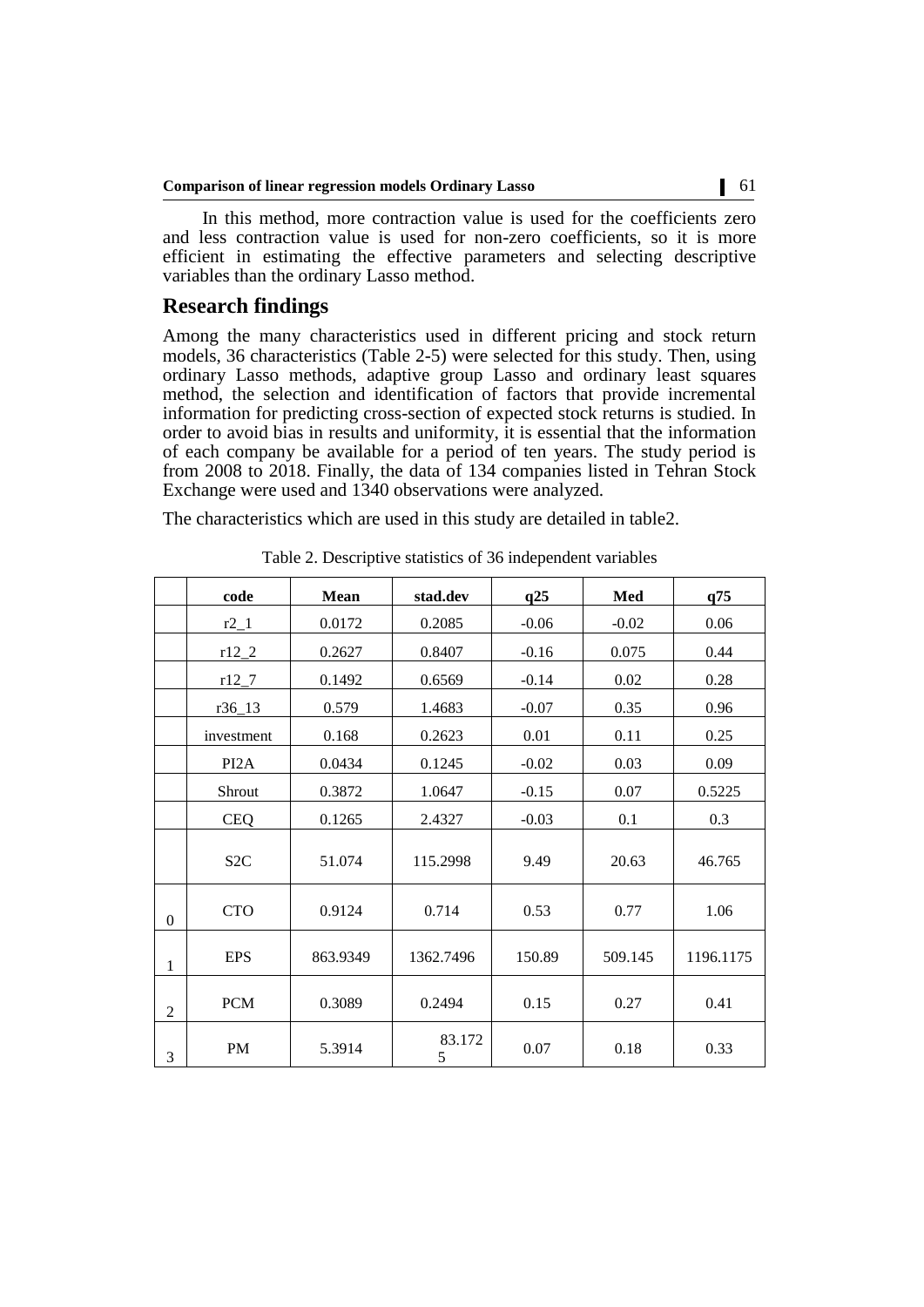|                  | <b>PROF</b>      | 0.5328                     | 0.9791      | 0.3         | 0.505      | 0.77       |
|------------------|------------------|----------------------------|-------------|-------------|------------|------------|
| $\overline{4}$   |                  |                            |             |             |            |            |
| 5                | <b>SAT</b>       | 0.9248                     | 0.7539      | 0.53        | 0.77       | 1.06       |
| 6                | <b>ROA</b>       | 0.14                       | 0.1711      | 0.04        | 0.13       | 0.22       |
| $\tau$           | <b>ROE</b>       | 0.2742                     | 2.142       | 0.14        | 0.345      | 0.5425     |
| $\,8\,$          | <b>AOA</b>       | 749646.6171                | 2527515.999 | 48434.75    | 153032     | 405081.25  |
| 9                | <b>OL</b>        | 0.7586                     | 0.6986      | 0.39        | 0.59       | 0.89       |
| $\boldsymbol{0}$ | Tan              | 0.3555                     | 0.1657      | 0.25        | 0.35       | 0.44       |
| 1                | <b>OA</b>        | $-114420.564$              | 2633937.172 | $-75218.25$ | 34946      | 194632.11  |
| $\overline{2}$   | A2ME             | 1079614.322<br>1276173.584 |             | 557803.965  | 963483.545 | 1633144.5  |
| $\mathfrak{Z}$   | <b>BEME</b>      | 0.5051<br>0.491            |             | 0.24        | 0.42       | 0.67       |
| $\overline{4}$   | $\mathcal{C}$    | 0.0671                     | 0.0854      | 0.02        | 0.04       | 0.08       |
| 5                | C2D              | 0.4482                     | 1.6119      | 0.06        | 0.21       | 0.45       |
| 6                | E <sub>2</sub> P | 0.1244                     | 0.2028      | 0.05        | 0.13       | 0.21       |
| 7                | Sales_G          | 0.2507                     | 1.5131      | $-0.01$     | 0.14       | 0.34       |
| $\,8\,$          | Q                | 1.1981                     | 1.0608      | 0.5         | 0.89       | 1.5425     |
| 9                | S <sub>2</sub> P | 1.3173<br>1.7753<br>0.43   |             |             | 0.82       | 1.61       |
| $\boldsymbol{0}$ | AT               | 5489716.383                | 24709828.93 | 434612.5    | 962637     | 2546729    |
| 1                | TotalVol         | 0.1762                     |             | 0.06        | 0.11       | 0.16       |
| $\overline{2}$   | StdVolume        | 1587236.619                | 7016034.957 | 68716.9625  | 259691.965 | 932660.125 |

62 **Iranian Journal of Finance, 2018, Vol. 2, No. 3**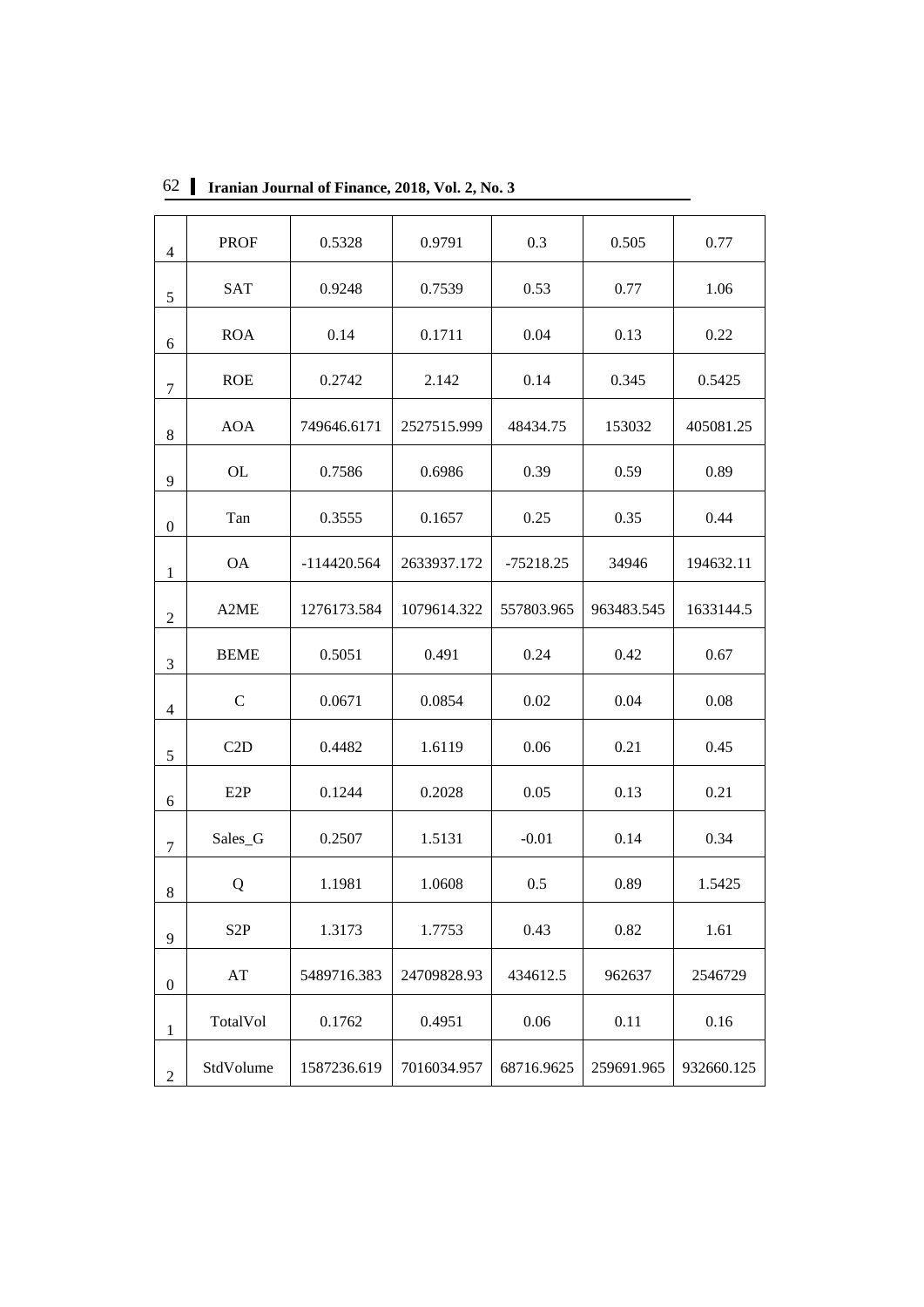**Comparison of linear regression models Ordinary Lasso** 63

| 3 | RetMax      | 0.0502    | 0.1416 | 0.02    | 0.04                | 0.05 |  |
|---|-------------|-----------|--------|---------|---------------------|------|--|
| 4 | Beta        | 0.8209    | 2.987  | 0.09    | 0.51<br>0.8<br>0.62 |      |  |
| 5 | RHprice     | 0.7668    | 0.3108 |         |                     | 0.92 |  |
| 6 | <b>LEVG</b> | $-0.0509$ | 2.527  | $-0.05$ | $\overline{0}$      | 0.02 |  |

Tables  $(3)$ ,  $(4)$  &  $(5)$  illustrate how many effective characteristics are selected and each of the effective characteristics that are expected to be using each of the linear regression methods examined.

| Fir<br>ms | Model                                                                                                                                                      | pena<br>lty | sam<br>ple | sam<br>ple<br>size | select<br>ed | Characteristics selected |     |           |    |    |          |          |
|-----------|------------------------------------------------------------------------------------------------------------------------------------------------------------|-------------|------------|--------------------|--------------|--------------------------|-----|-----------|----|----|----------|----------|
| AL<br>L   | linear<br>Model                                                                                                                                            | <b>OLS</b>  | <b>FUL</b> | 1340               |              | r12                      | r12 | r36<br>13 | СE | S2 | Be<br>ta | LE<br>VG |
|           | r2 1, PI2A, Shrout, CTO, EPS, PCM, PM, PROF, SAT, ROA, ROE, AOA, OL, Tan, OA,<br>A2ME, BEME, C, C2D, E2P, Q, S2P, AT, StdVolume, RetMax are never selected |             |            |                    |              |                          |     |           |    |    |          |          |

Table 3. Characteristics selection using OLS regression

Table(3), as can be seen in the ordinary least squares linear regression method, there are 7 characteristics including, 12to 2 months before the return prediction (r12-2), 12 to 7 months before the return prediction (r12-7), 36 to 13 months before the return prediction (r36-13), percentage change in equity book value (CEQ), sales to cash ratio (S2C), beta and leverage (LEVG) are selected as effective characteristics for predicting the expected return.

Table 4. Characteristics selection using LASSO regression

| Fir<br>ms | Model                                                                                                                                                      | penalt | samp<br>le | samp<br>le<br>size | select<br>ed | Characteristics                                               |  |  |  |  |  |
|-----------|------------------------------------------------------------------------------------------------------------------------------------------------------------|--------|------------|--------------------|--------------|---------------------------------------------------------------|--|--|--|--|--|
| AL<br>L   | Linear<br>Model                                                                                                                                            | LASS   | FUL        | 1340               |              | TotalV<br>Bet<br>RHpri<br>r12<br>Sales<br>$\Omega$<br>ce<br>a |  |  |  |  |  |
|           | r2_1, PI2A, Shrout, CTO, EPS, PCM, PM, PROF, SAT, ROA, ROE, AOA, OL, Tan, OA,<br>A2ME, BEME, C, C2D, E2P, Q, S2P, AT, StdVolume, RetMax are never selected |        |            |                    |              |                                                               |  |  |  |  |  |

Whereas, according to Table (4) using the ordinary Lasso regression method, 5 characteristics are selected to predict expected returns, including 12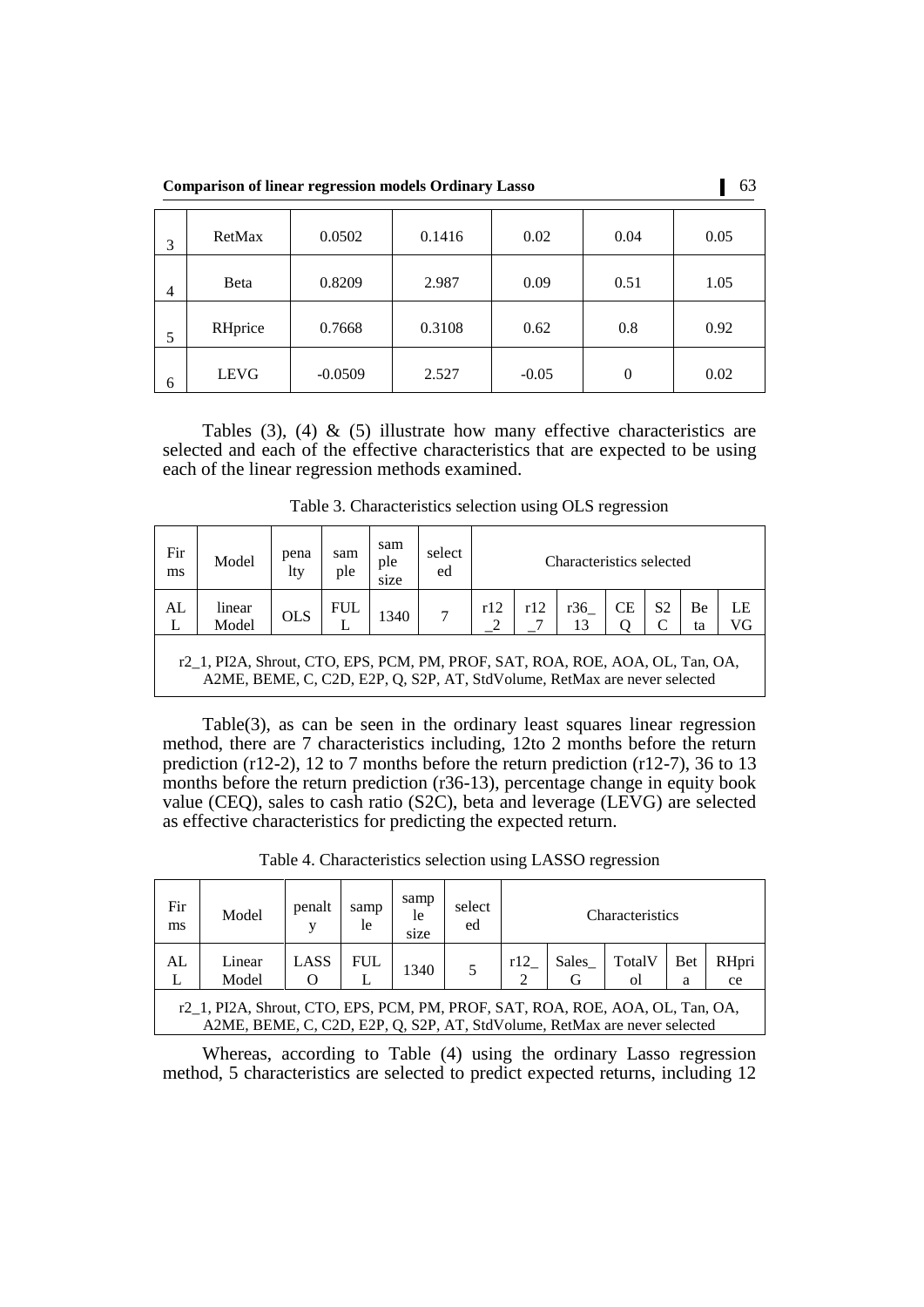to 2 months before the return prediction (r12-2), annual sales growth rate (Sales-G). , Total Volatility, Beta and price to the highest priceRatio (RHprice) have been identified as effective characteristics in predicting expected returns.

| Firm<br><sub>S</sub> | Model                                                                                                                                                      | penalty       | sampl<br>e | sampl<br>e size | selecte | Characteristics |              |                 |             |
|----------------------|------------------------------------------------------------------------------------------------------------------------------------------------------------|---------------|------------|-----------------|---------|-----------------|--------------|-----------------|-------------|
| ALL                  | Linear<br>Model                                                                                                                                            | A.G.<br>Lasso | <b>FUL</b> | 1340            |         | r12<br>↑        | TotalV<br>οl | <b>Bet</b><br>a | RHpric<br>e |
|                      | r2_1, PI2A, Shrout, CTO, EPS, PCM, PM, PROF, SAT, ROA, ROE, AOA, OL, Tan, OA,<br>A2ME, BEME, C, C2D, E2P, Q, S2P, AT, StdVolume, RetMax are never selected |               |            |                 |         |                 |              |                 |             |

Table 5. Characteristics selection using Adaptive Group LASSO regression

In the last method used, the adaptive group Lasso linear regression included only 4 characteristics, 12 to 2 months before the return prediction (r12-2), beta, total volatility, and price to the highest priceratio. (RHprice) were selected as the only characteristics capable of predicting expected returns.

## **Conclusion**

Forecasting the expected return on portfolio is an important factor in investment, portfolio allocation and cross-sectional analysis. Given the importance of this issue, financial theorists have proposed and investigated many features from the past to accurately estimate expected returns.Many studies have been conducted to describe the cross-section of expected returns. In some studies, such as Rubinstein (1976), Lucas (1978), and Brindle (1979), fewer variables were considered, and in some, such as Harvey (2016), hundreds of papers and factors with greater predictive power for the expected cross-section of returns were examined. Which of these factors and characteristics have the greatest impact on predicting returns and providing incremental information to the researcher and investor is important to these studies.

According to Cochran (2011), with regard to the introduction and evaluation of new features, different methods should be used to identify effective characteristics in predicting expected returns.In this regard, the purpose of the present study is to determine which of the ordinary Lasso regression methods, the adaptive group Lasso regression, and the ordinary least squares method provide additional information to predict the expected return on the portfolio.

The results of this study indicate that many of the characteristics proposed in the field of expected return on stocks in previous studies have less power and influence on forecasting. Based on the results of the research using ordinary least squares method, 7 characteristicshave the power to predict expected returns. If using the ordinary Lasso method, fewer features were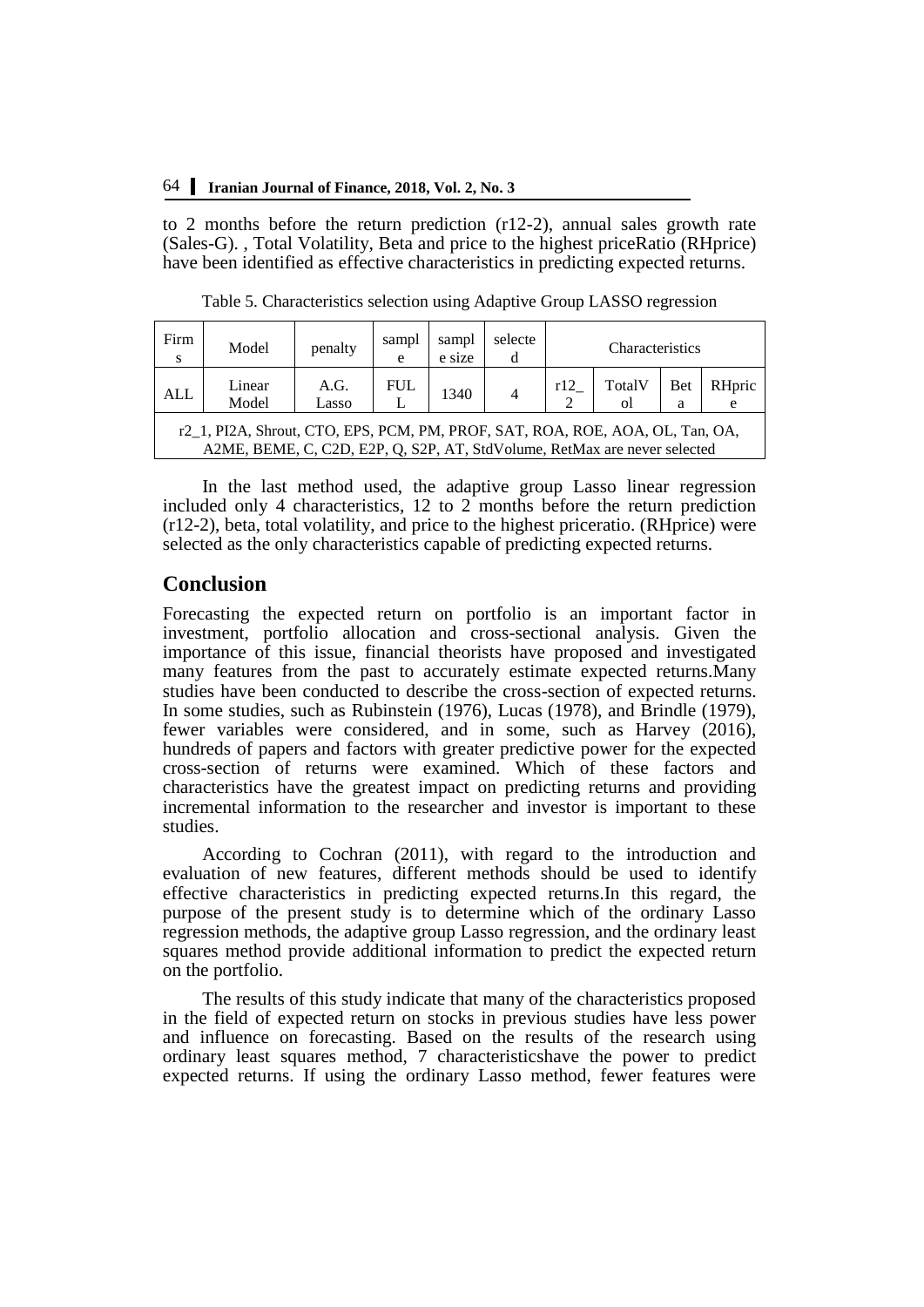selected than the previous one.In this method, 5 firm characteristics of the stocks were used to predict the expected return on the portfolio. However, we can achieve similar results using the adaptive group Lasso regression method taking into account only 4 characteristics. In other words, using the least effective variables or characteristics, we can predict the expected return.

The results show that investors and financial analysts can use better adaptive group Lasso regression in less time and less costly analysis for investment decisions.Since this research uses annual financial information of companies, it is recommended for future studies to obtain more accurate information and compare it with the results of this research using monthly or seasonal information of companies listed in Tehran Stock Exchange. It is also suggested that other corporate characteristics, as well as macroeconomic characteristics, in particular the effects of inflation and exchange rate changes be examined.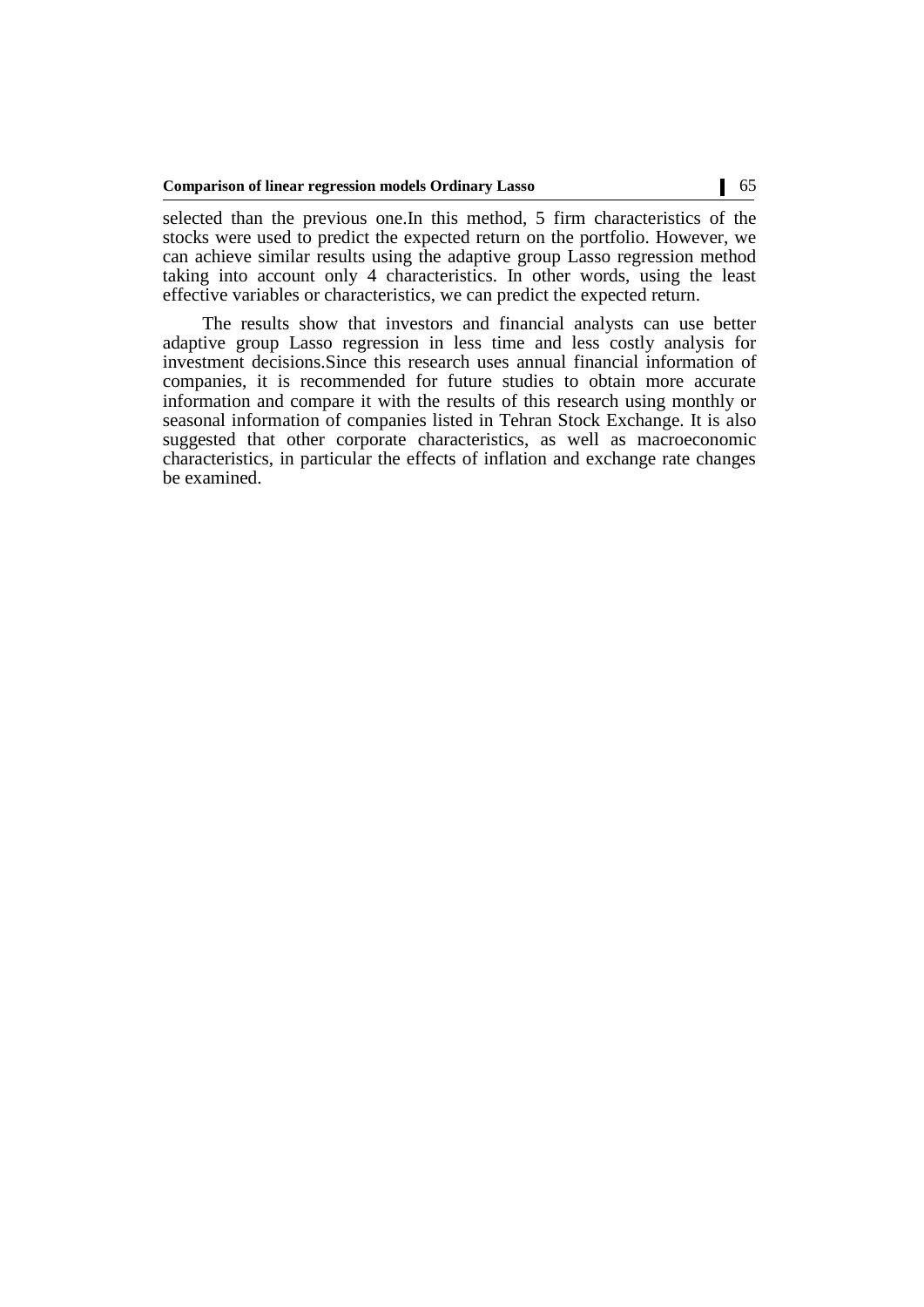## **References**

Ang, A., R. J. Hodrick, Y. Xing, and X. Zhang. (2006).The cross-section of volatility and expected returns. *The Journal of Finance* 61 (1), 259-299.

Avramov, Doron, &Ghordia, Tarun. (2006). "Asset Pricing Models and Financial Market Anomalies". *The Review of Financial Studies*, 19(3). doi:10.1093/rfs/hhj025

Balakrishnan, K., E. Bartov, and L. Faurel. (2010). Post loss/profit announcement drift. *Journal of Accounting and Economics* 50 (1), 20-41.

Bali, T. G., N. Cakici, and R. F. Whitelaw. (2011).Maxing out: Stocks as lotteries and the cross-section of expected returns. *Journal of Financial Economics* 99 (2), 427 - 446.

Bandyopadhyay, S. P., A. G. Huang, and T. S. Wirjanto. (2010).The accrual volatility anomaly. *Unpublished Manuscript, University of Waterloo*.

Basu, S. (1983). The relationship between earnings' yield, market value and return for NYSE common stocks: Further evidence. *Journal of Financial Economics* 12 (1), 129-156.

Beshkooh and Afshari. (2012). ' the optimal sampling performance of investing in the stock market using a combination analysis of hierarchical analysis (AHP) and analysis of the theory of gray (GRA) ', *Journal of scientific and applied scientific research*, vol. 2, no. 11, pp 11218-11225 [in Persian]

Bhandari, L. C. (1988). "Debt/Equity Ratio and Expected Common Stock Returns: Empirical Evidence. "*Journal of Finance* 43, 507-528.

Bossaerts, P., Hillion, I. (1999). Implementing Statistical Criteria to Select Return Forcasting Models: What Do We Learn?*The Review of Financial Studies,* 12 *(*2 *):* 211-222.

Bryzgalova, S. (2016). Spurious factors in linear asset pricing models*. Unpublished Manuscript, Stanford University.*

Chinco, A., A. D. Clark-Joseph, and M. Ye. (2015). Sparse signals in the crosssection of returns. *Unpublished Manuscript, UIUC.*

Chordia, T., A. Subrahmanyam, and V. R. Anshuman.(2001). Trading activity and expected stock returns*. Journal of Financial Economics* 59 (1), 3-32.

Cochrane, J. H. (2011). Presidential address: Discount rates. *Journal of Finance* 66 (4),1047-1108.

Cooper, M. J., H. Gulen, and M. J. Schill. (2008). Asset growth and the crosssection of stock returns. *The Journal of Finance* 63 (4), 1609-1651.

De Bondt W, R. H Thaler. (1985). "Dose the Stock Market Overreact?" *Journal of Finance*, Vol. 40: 793-805.

Edirisinghe, NCP & X Zhang,(2008). Portfolio selection under DEA-based relative financial strength indicators: case of US industries, *Journal of the operational research society* 59.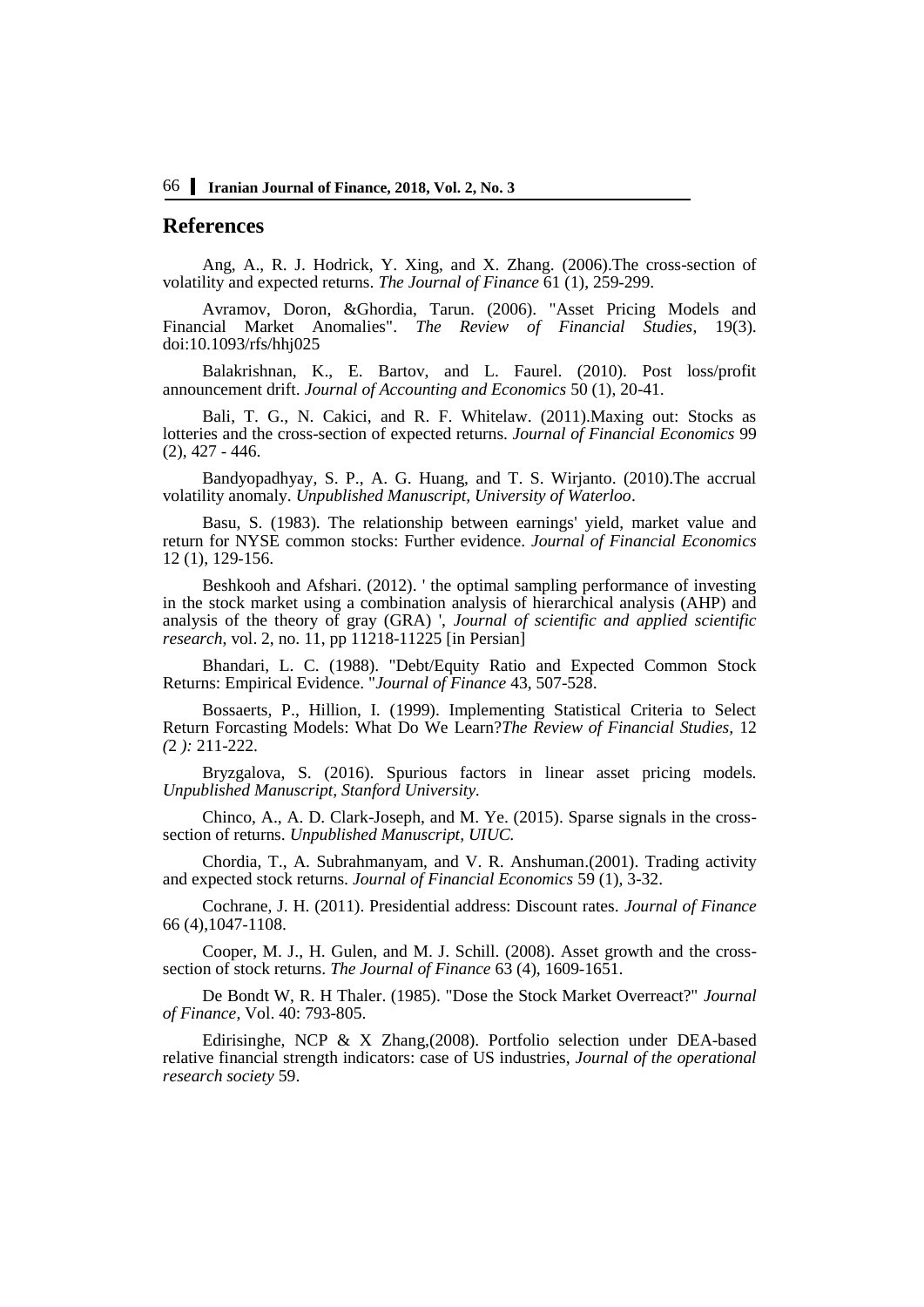Fama, E. F. and K. R. French (1992). The cross-section of expected stock returns. *Journal of Finance* 47 (2), 427-465.

Fama, E. F. and K. R. French. (1996). Multifactor explanations of asset pricing anomalies.*Journal of Finance* 51 (1), 55-84.

Fisher. Black & M. Scholes. (1974)"The Effects of Dividend Yield and Dividend Policy on Common Stock Prices and Returns", *Journal of Financial Economics*

Frazzini, A. and L. H. Pedersen. (2014). Betting against beta. *Journal of Financial Economics* 111 (1), 1-25.

Gandhi, P. and H. Lustig. (2015). Size anomalies in US bank stock returns. *The Journal of Finance* 70 (2), 733-768.

George, T. J. and C.-Y. Hwang. (2004).The 52-week high and momentum investing. *The Journal of Finance* 59 (5), 2145-2176.

Giglio, S. W. and D. Xiu. (2016). Inference on risk premia in the presence of omitted factors*. Unpublished Manuscript, University of Chicago.*

Green, J., J. R. Hand, and F. Zhang. (2016).The characteristics that provide independent information about average US monthly stock returns. *Review of Financial Studies*

Hahn, J. and H. Lee. (2009). Financial constraints, debt capacity, and the crosssection of stock returns. *The Journal of Finance* 64 (2), 891-921.

Harvey, C. R., Y. Liu, and H. Zhu. (2016). ..and the cross-section of expected returns.*Review of Financial Studies* 29 (1), 5-68.

Haugen, R. A. and N. L. Baker. (1996). Commonality in determinants of expected stock returns*. Journal of Financial Economics* 41 (3), 401-439.

Huang, J.-Z and Z. Shi. (2016). Determinants of bond risk premia. *UnpublishedManuscript, Penn State University.*

Janani, M. H.; Ehsanifar, M. & S. Bakhtiarnezhad (2012), "Selection of Portfolio by Using Multi Attributed Decision Making (Tehran Stock Exchange) ", American Journal of Scientific Research, Vol. 44, PP. 15-29

Jegadeesh, N. (1990). Evidence of predictable behavior of security returns. *The Journal of Finance* 45 (3), 881-898.

Lakonishok, J., A.Shleifer, &R.W.Vishny. (1994).Contrarian investment, extrapolation, and risk. *The Journal of Finance* 49 (5), 1541-1578.

Lamont, O., Ch. Polk, and S-R. Jesus. (2001). Financial Constraints and Stock Return Volatility. *The review of Financial Studies* 14(2): .529-554

Lewellen, jonathan. (2015). The Cross-section of Expected Stock Returns, Tuck School of Business Working Paper No. 2511246- *Critical Finance Review*, 2015, 4: 1–44

Light, N., D. Maslov, and O. Rytchkov. (2016). Aggregation of information about the cross section of stock returns: A latent variable approach. *Review of*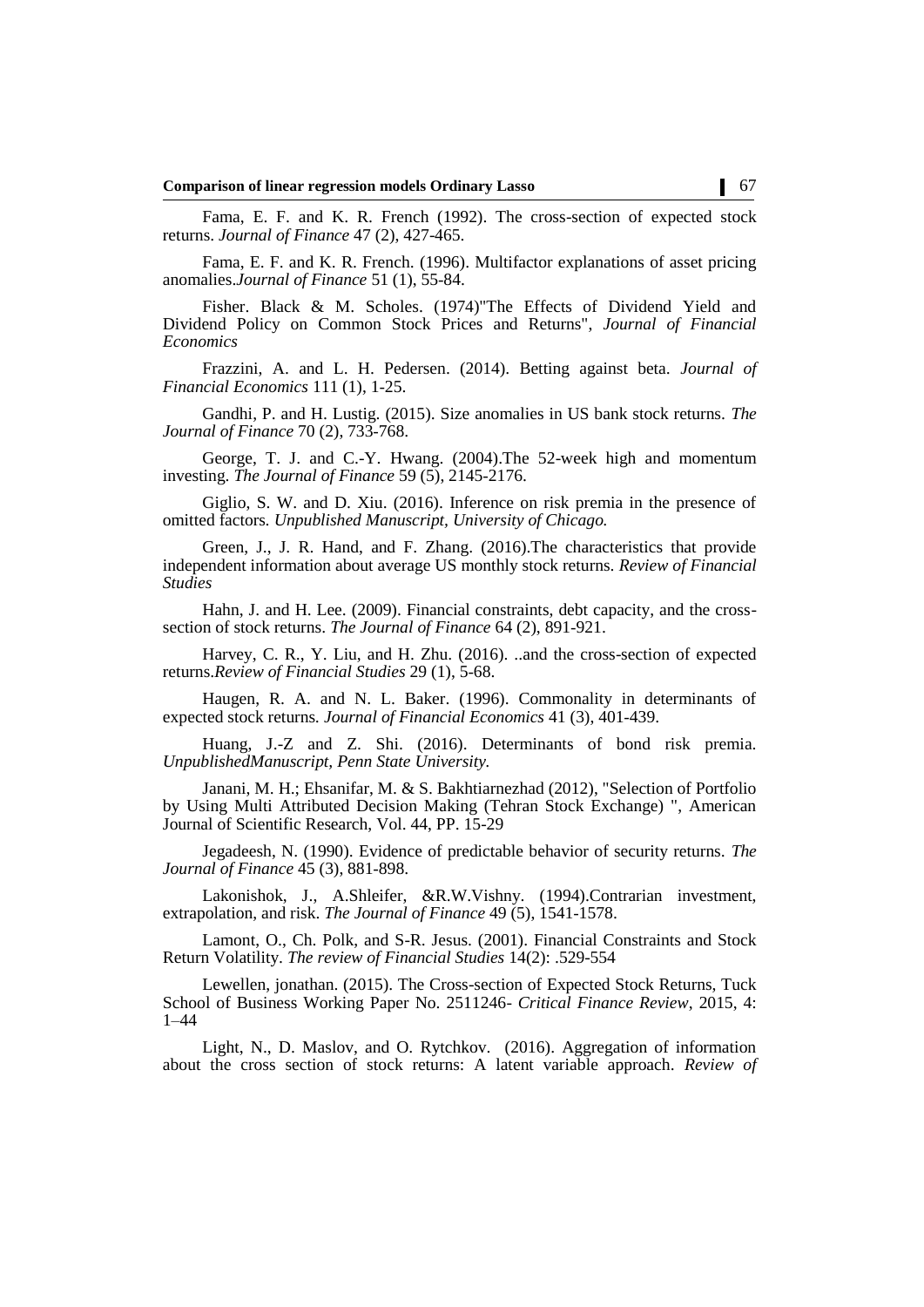#### *Financial Studies*

Lyandres, E., L. Sun, and L. Zhang. (2008).The new issues puzzle: Testing the investmentbasedexplanation. *Review of Financial Studies* 21 (6), 2825-2855.

Namazi. andRostami. (2005), ' a review of financial ratios and the rate of return on the stock between the TSE in Tehran stock exchange '*, quarterly reviews for accounting and auditing*, no. 44, pp. 127-105. [in Persian]

Novy-Marx, R. (2011). Operating leverage. *Review of Finance* 15 (1), 103-134.

Novy-Marx, R. (2012). Is momentum really momentum? *Journal of Financial Economics* 103 (3), 429-453.

Olsen, Dennis and Charles Mossman. (2003). "Neural Network Forecast of Canadian Stock Returns" *International Journal of Forecasting,* No.19, PP: 453-465.

Ou, J. A. and S. H. Penman (1989). Financial statement analysis and the prediction of stock returns. *Journal of Accounting and Economics* 11 (4), 295-329.

Pontiff, J. and A. Woodgate. (2008). Share issuance and cross-sectional returns. *The Journal of Finance* 63 (2), 921-945.

Palazzo, B. (2012). Cash holdings, risk, and expected returns. *Journal of Financial Economics* 104 (1), 162-185

Pour, zamani and bashiri, Ali. (2013)."Carhart model test to predict the expected return to growth stocks and value breakdown." *Journal of financial engineering and management of securities*, volume 4, no. 16, pp 93-107. [in Persian]

Richardson, S. A., R. G. Sloan, M. T. Soliman, and I. Tuna. (2005). Accrual reliability, earnings persistence and stock prices. *Journal of Accounting and Economics* 39 (3), 437-485.

Rosenberg, B., K. Reid, and R. Lanstein. (1985). Persuasive evidence of market inefficiency. *The Journal of Portfolio Management* 11 (3), 9-16.

Sheari, Saber. (2003): the role of basic accounting information in forecasting stock returns, Faculty of accounting and management, *allameTabatabaie University, PhD thesis* [in Persian]

Shah Nazari, m. r. (2004). explaining alternative systematic risks criteria, *Master thesis, Islamic Azad University, science research.*

Soliman, M. T. (2008). The use of DuPont analysis by market participants. *The Accounting Review* 83 (3), 823-853.

Sloan, R. (1996). Do stock prices fully react information in accruals and cash owes about future earnings? *Accounting Review* 71 (3), 289-315.

Uddin, R.; Rahman, Z. & R. Hossain. (2013). Determinants of Stock Prices in Financial Sector Companies in Bangladesh- a Study on Dhaka Stock Exchange (DSE) , *Interdisciplinary Journal of Contemporary Research In Business*, Vol. 5, No. 3, PP.

Zamazi, r. (2010). The relationship between financial ratios based on the cash flow and stock returns Tehran Stock Exchange. *Master thesis, AllamehTabatabai University, Tehran*. 471-480.